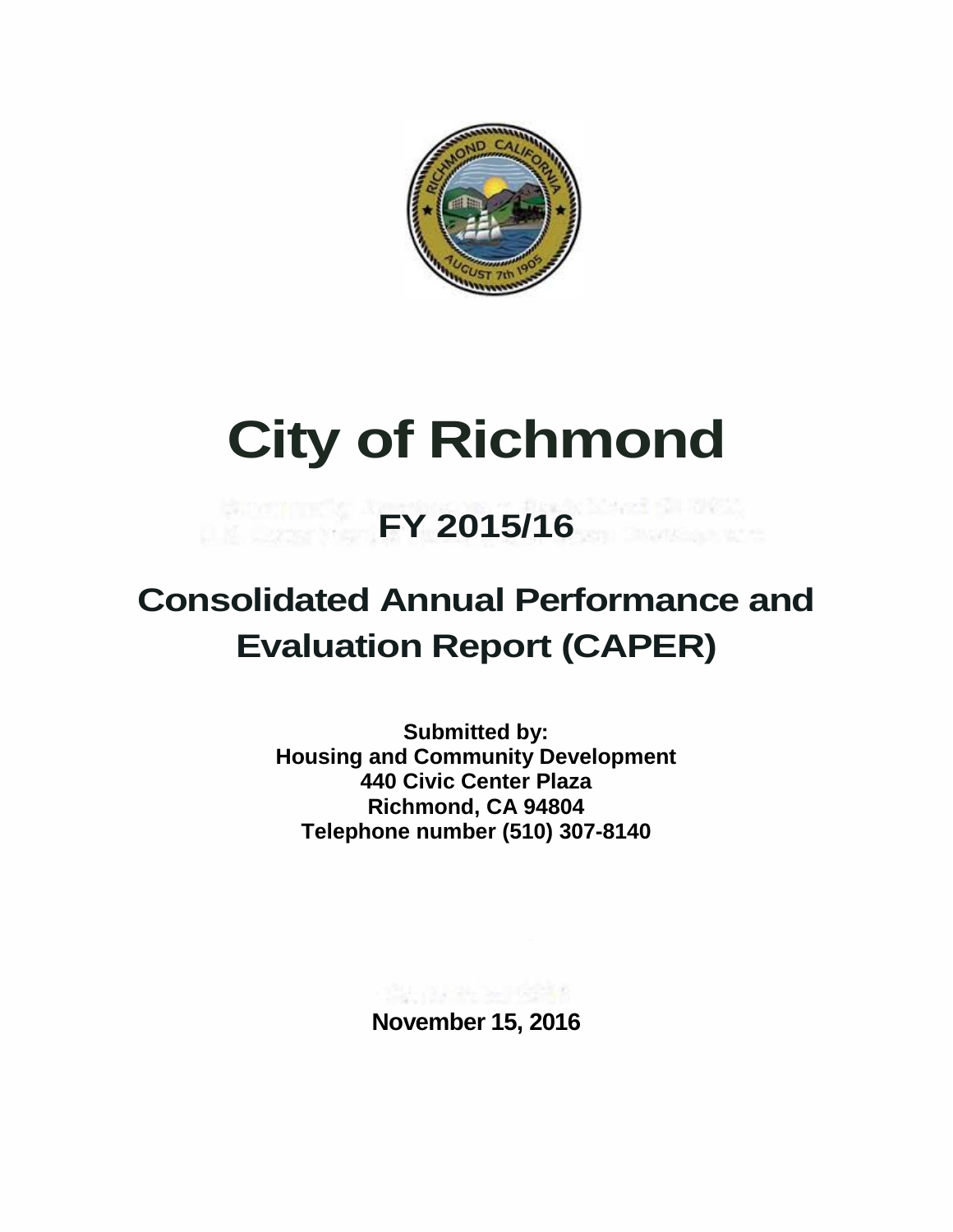#### **CR-05 - Goals and Outcomes**

#### **Progress the jurisdiction has made in carrying out its strategic plan and its action plan. 91.520(a)**

The Consolidated Annual Performance and Evaluation Report (CAPER) is a U.S. Department of Housing and Urban Development (HUD) mandated report for all communities that receive Community Development Block Grant (CDBG) funding. The CAPER details the success of the City of Richmond (City) in meeting the housing and community development strategies outlined in its Department of Housing and Urban Development (HUD)-approved 2013 Consolidated Plan.

This is the third year of the Five-Year Consolidated Plan Period which covers year 2010-2016. In Program Year (PY) 2015-16, the City did not received direct entitlement funding for CDBG or HOME programs but instead reprogrammed the remaining prior year entitlement funding to address the priority needs in the community. HOME activities were challenged due to our inability to access HOME dollars and limited human resources, which encouraged the City to participate and join the Contra Costa County Consortium in order to avail the services provided to low and moderate income families in the city. The City continued to rehabilitate the remaining NSP housing units, one of which was rented to Section 8 Housing participants and the rest were getting ready and available for occupancy by eligible participants..

The City has made significant progress in meeting some of the goals and objectives contained in the 2013/16 Consolidated Plan as the City continues to focus on outcome-based performance measurements as a means to ensure that needed services are delivered and that the results can be easily quantified. The major highlights were the completion of the Senior Center and City's compliance with the Americans with Disabilities Act (ADA) requirement of providing accessibility and mobility for disabled citizens of the community. These are:

- 1. Funding for the City's Public Facilities ADA Rehabilitation Plan provided infrastructure improvements that removed barriers that restricted mobility and accessibility of elderly or disabled persons. These improvements included but were not limited to the Installation of ramps and guard rails at building access points. The City funded ADA improvements to:
	- Richmond Senior Center- Rehabilitation improvements include modification of the existing restrooms, kitchen, access ramps and accessible parking spaces to comply with current ADA requirements.
	- Main Library Rehabilitation improvements include modifications of existing restrooms, removing portions of existing bookshelf units to provide adequate clearance for accessibility, installation of new ADA compliant drinking fountains, modification to doorways at entry foyer, replacement of automatic sliding doors at main entrance, replacement of entry ramp, modification of existing ADA parking, and replacement of existing rear service entrance.
	- Richmond Memorial Auditorium The rehabilitation encompasses a combination of exterior and interior improvements to make the building ADA compliant. Exterior improvements include modifications to existing access ramps and guardrails at the building access points. Interior improvements include installation of a new elevator, cane-detectable railings, hand rails, grab-rails, tactile directional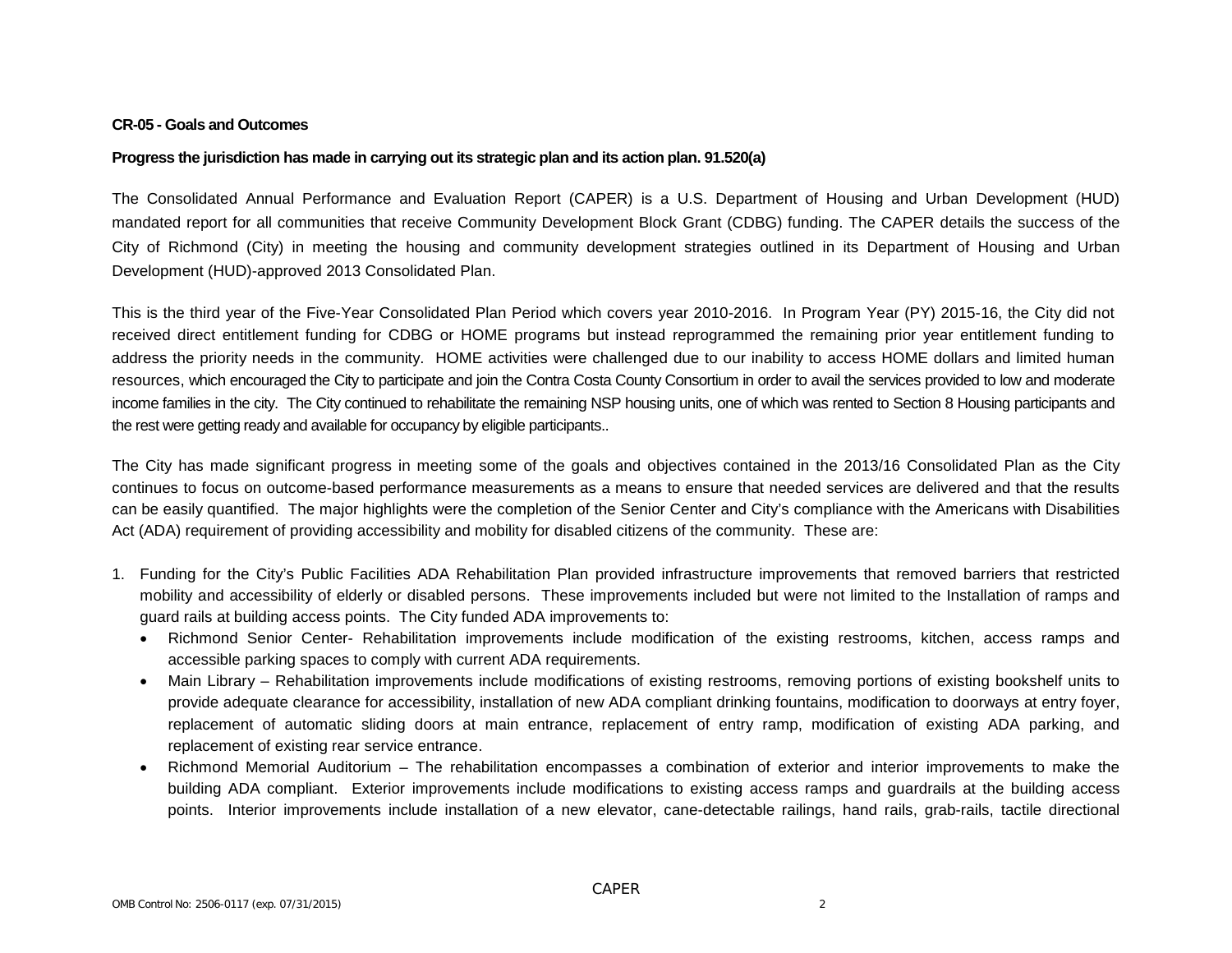signage as well as renovation of the restrooms and auditorium seating to include new wheelchair accessible seats to comply with current ADA standards.

- Parchester Community Center Design for the expansion and relocation of the bathroom doorways, doorframes; modifications and improvements to the restrooms accessories including alteration of sink placement and height, restroom stalls and fixtures, grab bars, audio/visual alarm signals and ADA complaint signage. Installation of the new fire alarm system and fire sprinklers system.
- Booker T Anderson Community Design for the expansion and relocation of the bathroom doorways, doorframes; modifications and improvements to the restrooms accessories including alteration of sink placement and height, restroom stalls and fixtures, grab bars, audio/visual alarm signals and ADAAG complaint signage. Installation of the new fire alarm system and fire sprinklers system.
- Shield Reid Community Center Design for the expansion and relocation of the bathroom doorways, doorframes; modifications and improvements to the restrooms accessories including alteration of sink placement and height, restroom stalls and fixtures, grab bars, audio/visual alarm signals and ADAAG complaint signage. Installation of the new fire alarm system and fire sprinklers system.
- 2. On Housing Rehabilitation Loan Program, though no new loan issuance this year, the City continued the maintenance of a no-interest, payment deferred loans for low-income homeowners that were used for needed repairs and improvements.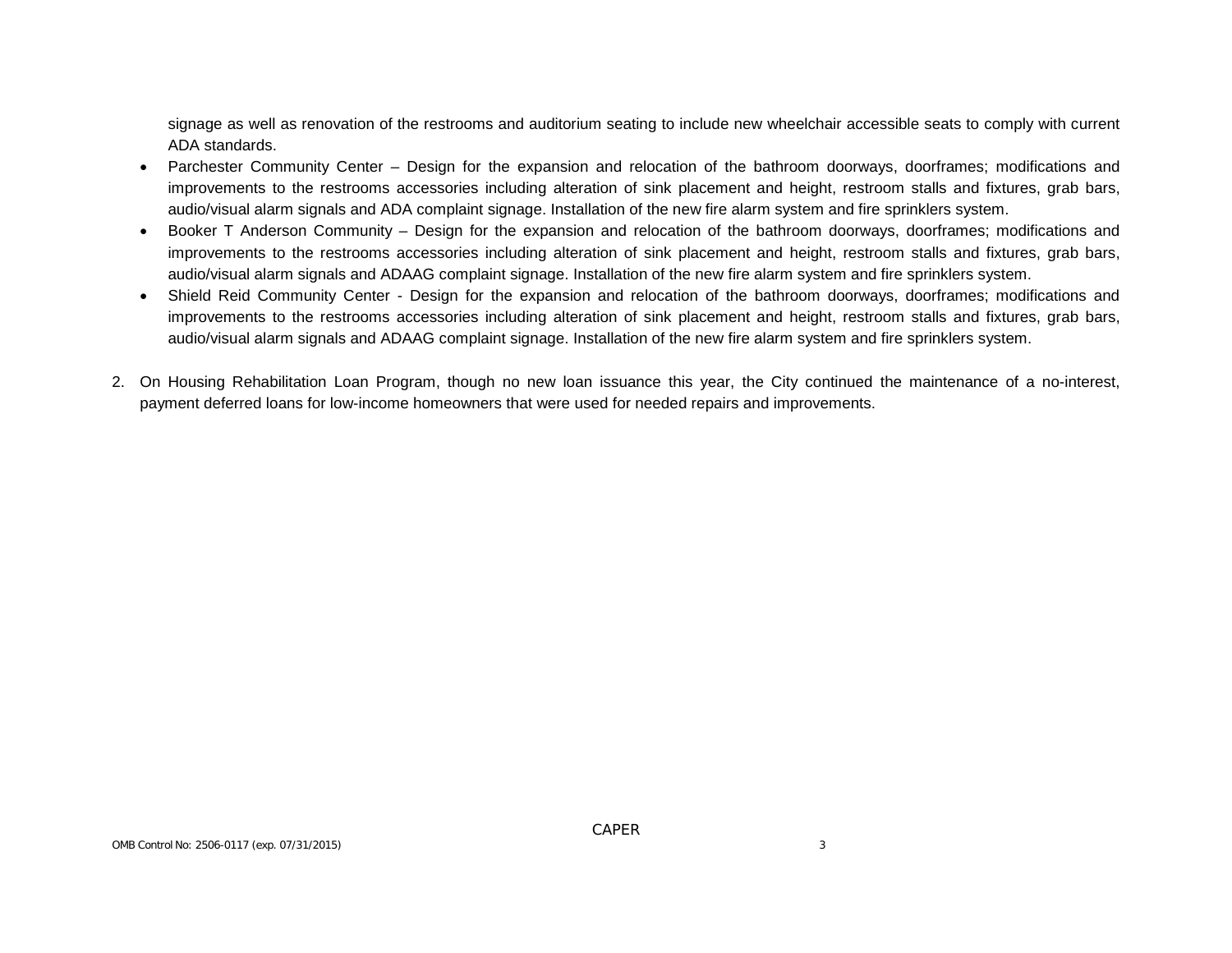**Comparison of the proposed versus actual outcomes for each outcome measure submitted with the consolidated plan and explain, if applicable, why progress was not made toward meeting goals and objectives. 91.520(g)**

Categories, priority levels, funding sources and amounts, outcomes/objectives, goal outcome indicators, units of measure, targets, actual outcomes/outputs, and percentage completed for each of the grantee's program year goals.

| Goal                                                                                                | Category                                | Source/<br>Amount    | <b>Indicator</b>                                                                                                     | Unit of<br><b>Measure</b> | <b>Expected</b><br><b>Strategic</b><br>Plan | Actual-<br><b>Strategic</b><br>Plan | <b>Percent</b><br>Complete | <b>Expected -</b><br>Program<br>Year | Actual -<br>Program<br>Year | <b>Percent</b><br><b>Complete</b> |
|-----------------------------------------------------------------------------------------------------|-----------------------------------------|----------------------|----------------------------------------------------------------------------------------------------------------------|---------------------------|---------------------------------------------|-------------------------------------|----------------------------|--------------------------------------|-----------------------------|-----------------------------------|
| $CD-7$<br><b>CDBG</b><br>Infrastructure/<br>Public Facilities -<br><b>Richmond Senior</b><br>Center | Non-Housing<br>Community<br>Development | CDBG:<br>\$484,551   | Public Facility or<br>Infrastructure<br>Activities other<br>than<br>Low/Moderate<br>Income Housing<br><b>Benefit</b> | Persons<br>Assisted       |                                             |                                     | 100%                       |                                      |                             | 100%                              |
| $CD-7$<br>Infrastructure/<br><b>Public Facilities-</b><br><b>BTA Community</b><br>Center            | Non-Housing<br>Community<br>Development | CDBG:<br>\$58,306    | Public Facility or<br>Infrastructure<br>Activities other<br>than<br>Low/Moderate<br>Income Housing<br><b>Benefit</b> | Persons<br>Assisted       |                                             |                                     | 2%                         |                                      |                             | 25%                               |
| $CD-7$<br>Infrastructure/<br>Public Facilities -<br>Richmond<br>Auditorium                          | Non-Housing<br>Community<br>Development | CDBG:<br>\$1,173,340 | Public Facility or<br>Infrastructure<br>Activities other<br>than<br>Low/Moderate<br>Income Housing<br><b>Benefit</b> | Persons<br>Assisted       |                                             |                                     | 65%                        |                                      |                             | 75%                               |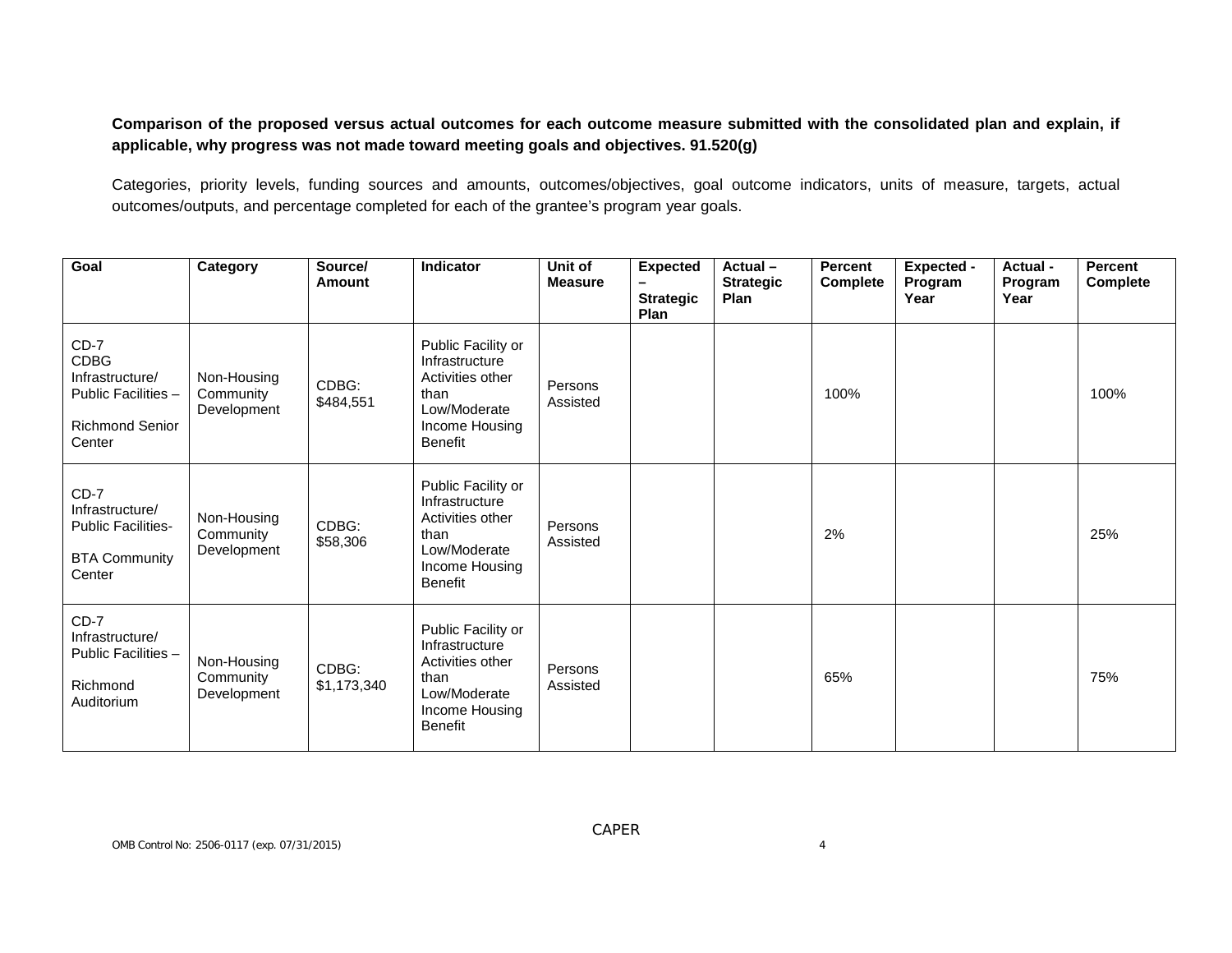| <b>CD-7</b><br>Infrastructure/<br>Public Facilities -<br>Shield Reid<br>Community<br>Center | Non-Housing<br>Community<br>Development | CDBG:<br>\$78,975               | Public Facility or<br>Infrastructure<br>Activities other<br>than<br>Low/Moderate<br>Income Housing<br><b>Benefit</b> | Persons<br>Assisted                   |    |   | 2%  |  | 25% |
|---------------------------------------------------------------------------------------------|-----------------------------------------|---------------------------------|----------------------------------------------------------------------------------------------------------------------|---------------------------------------|----|---|-----|--|-----|
| $CD-7$<br>Infrastructure/<br>Public Facilities -<br>Parchester<br><b>Community Center</b>   | Non-Housing<br>Community<br>Development | CDBG:<br>\$27,226               | Public Facility or<br>Infrastructure<br>Activities other than<br>Low/Moderate<br>Income Housing<br><b>Benefit</b>    | Persons<br>Assisted                   |    |   | 2%  |  | 25% |
| $CD-7$<br>Infrastructure/<br>Public Facilities -<br>Main Library                            | Non-Housing<br>Community<br>Development | CDBG:<br>\$387,974              | Public Facility or<br>Infrastructure<br>Activities other than<br>Low/Moderate<br>Income Housing<br><b>Benefit</b>    | Persons<br>Assisted                   |    |   | 75% |  | 77% |
| $AH-3$<br>Homeowner<br>Rehabilitation                                                       | Affordable<br>Housing                   | Other<br>Cal Home:<br>\$120,000 | Homeowner<br>Housing<br>Rehabilitated                                                                                | Homeowner<br>Housing<br>Rehabilitated | 10 | 5 | 50% |  | 95% |

**Table 1** - **Accomplishments – Program Year & Strategic Plan to Date**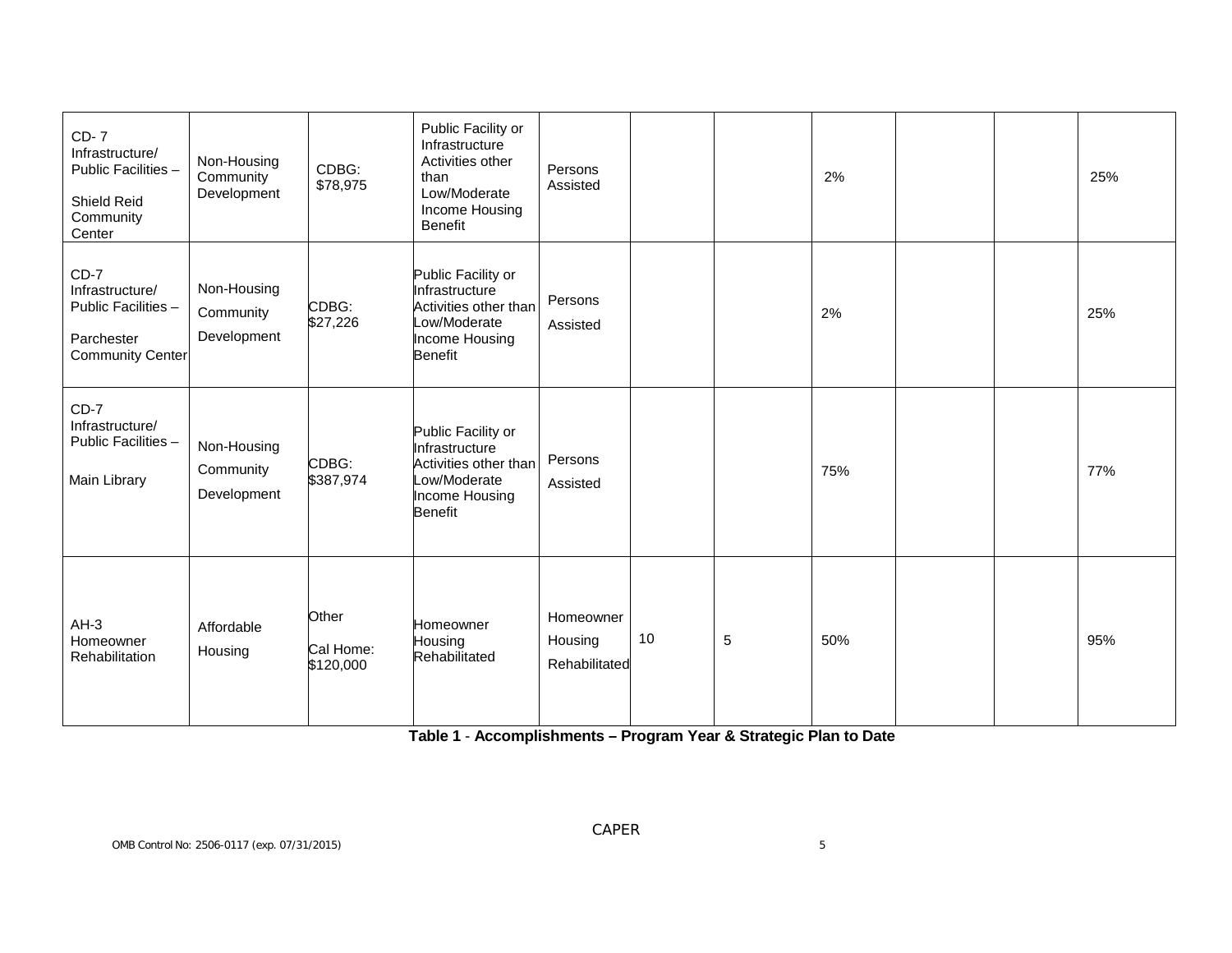#### **Assess how the jurisdiction's use of funds, particularly CDBG, addresses the priorities and specific objectives identified in the plan, giving special attention to the highest priority activities identified.**

In comparison to the rest of the Contra Costa County consortium jurisdiction, Richmond households have the lowest income levels for which 16.2% of persons living in the city live below the poverty level. Historically, the City's strategy has been to invest CDBG and HOME funds in activities that serve lowincome families. Due to the City's uncertainty of receiving the program year CDBG funding and the transfer of HOME funds to the County, most of the objectives described in the plan were not met in this fiscal year. The City's effort to help preserve the affordable housing stock, which is predominantly owned by elderly lower income residents has been put to a halt due to lack of funding but with the hope that this will be remedied by the City's affiliation with the consortium.

The Community Facility Improvement goal for persons assisted is based on assisting programs that typically have medium to high volume of program participants. In PY15, one of the six community facility projects completed served programs with fewer participants resulting in the City achieving only 35% of the outcome goal. However, two of the ADA rehabilitation projects have substantially made progress towards their completion and projected to be completed by the end of the program year 2016.

#### **CR-10 - Racial and Ethnic composition of families assisted**

**Describe the families assisted (including the racial and ethnic status of families assisted). 91.520(a)**

|                                           | <b>CDBG</b> |
|-------------------------------------------|-------------|
| White                                     |             |
| <b>Black or African American</b>          |             |
| Asian                                     |             |
| American Indian or American Native        |             |
| Native Hawaiian or Other Pacific Islander |             |
| <b>Total</b>                              |             |
| <b>Hispanic</b>                           |             |
| <b>Not Hispanic</b>                       |             |

**Table 2 – Table of assistance to racial and ethnic populations by source of funds**

#### **Narrative**

No CDBG or HOME ethnicities are included in the chart above as a result of not having any CDBG or HOME projects administered during FY2016. Moreover, no Annual Action Plan was approved for that year. The demographics are listed in the Contra Costa County Consortium's CAPER though the City was not a direct grantee.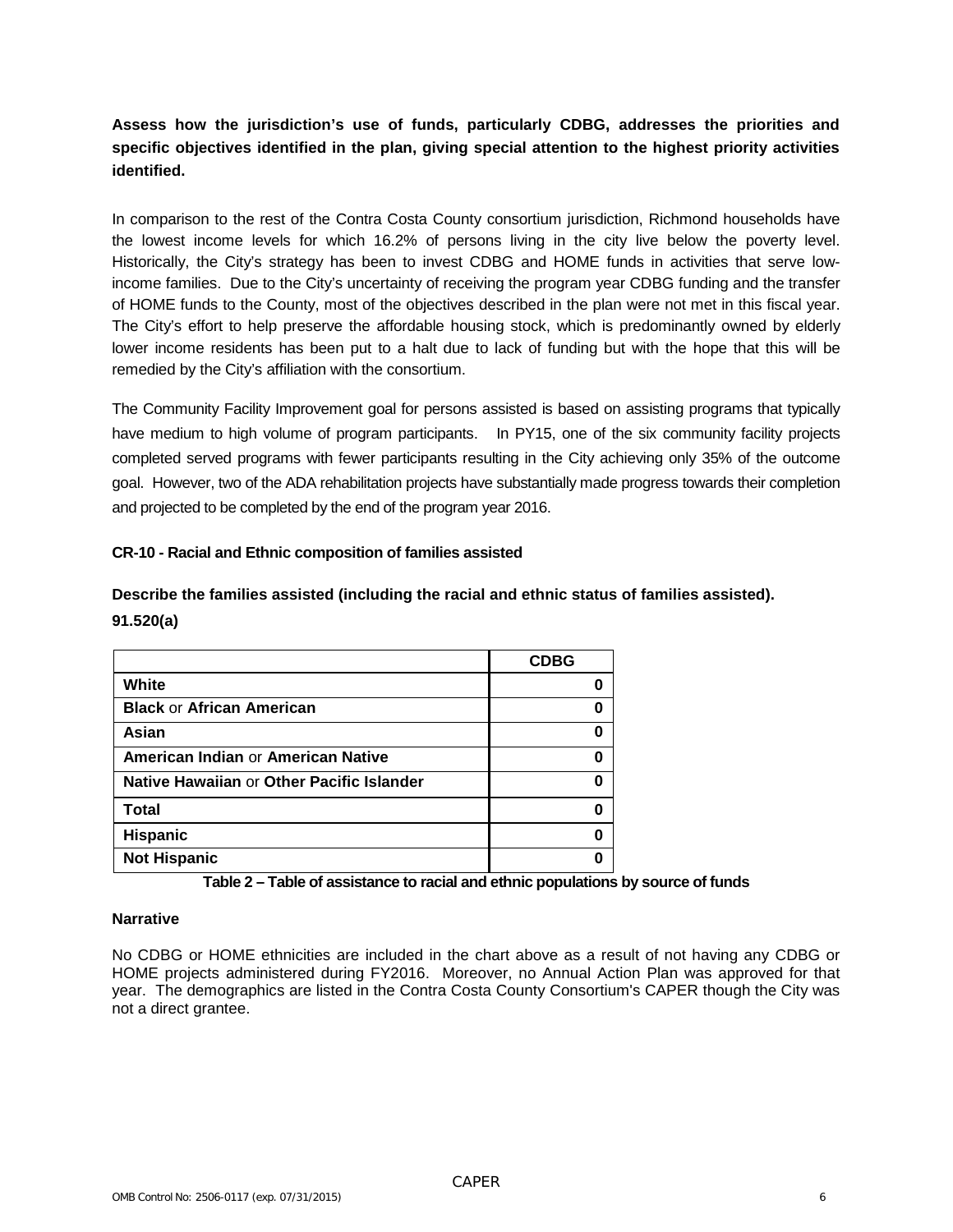#### **CR-15 - Resources and Investments 91.520(a)**

| <b>Source of Funds</b> | <b>Source</b> | <b>Resources Made</b> | <b>Amount Expended</b>     |
|------------------------|---------------|-----------------------|----------------------------|
|                        |               | Available             | <b>During Program Year</b> |
| <b>CDBG</b>            |               | 2,798,333             | 1,282,256                  |
|                        | Cal Home      |                       |                            |
| Other                  |               | 120,000               | 113.467                    |

#### **Identify the resources made available**

#### **Narrative**

**Table 3 – Resources Made Available**

The City of Richmond allocated \$2,210,372 in CDBG funds for the rehabilitation of public facility infrastructure for ADA improvement projects. The City's ADA improvement project for the Richmond Senior Center included modifications to the restrooms, kitchen, access ramps and accessible parking spaces, which exceeded the estimated cost due to discovery/elimination of hazardous material to meet the current building code. The remaining projects are still undergoing rehabilitation and will be included in the program year 2016 CAPER.

In addition to the available CDBG funds, the City received a Cal Home grant that provided assistance to the homeowners for the rehabilitation and home repairs and to somewhat satisfy the City's goal to assist the low and moderately low income families to preserve the housing stock.

#### **Identify the geographic distribution and location of investments**

| Target Area      | <b>Planned Percentage of</b><br><b>Allocation</b> | <b>Actual Percentage of</b><br><b>Allocation</b> | <b>Narrative Description</b> |
|------------------|---------------------------------------------------|--------------------------------------------------|------------------------------|
| City of Richmond | 100                                               |                                                  | Citywide                     |

**Table 4 – Identify the geographic distribution and location of investments Narrative**

City of Richmond does not usually allocate funds on a geographic basis. If the funds were available as in the past, the City would allocate the funds throughout the city to respond to priority needs. In the past, the City prioritized the use of its CDBG funding for the conservation of affordable housing for low-income households and to address homelessness. Infrastructure improvements would be focused on those city-wide barrier removal priorities noted in the City's ADA Plan and investments to the facilities that provide services to special needs populations and low to moderate income persons.

#### **Explain how federal funds leveraged additional resources (private, state and local funds), including a description of how matching requirements were satisfied, as well as how any publicly owned land or property located within the jurisdiction that were used to address the needs identified in the plan**.

During FY 2015/16, CDBG funds leveraged a \$120,000 grant from the state to accomplish the housing objectives identified in the City's 2013 approved Consolidated Plan. Previously the City used In- Lieu Funds for the expansion of housing opportunities for extremely low, very low, low and moderate income households, however due to limited resources and a reduction in staff, we were unable to effectively achieve this goal during this fiscal year. The City has privately owned commercial space, which is currently being used to provide office space to the newly established Family Justice Center (FJC), a onestop center for victims of domestic violence for which extensive rehabilitation was completed using nonfederal resources.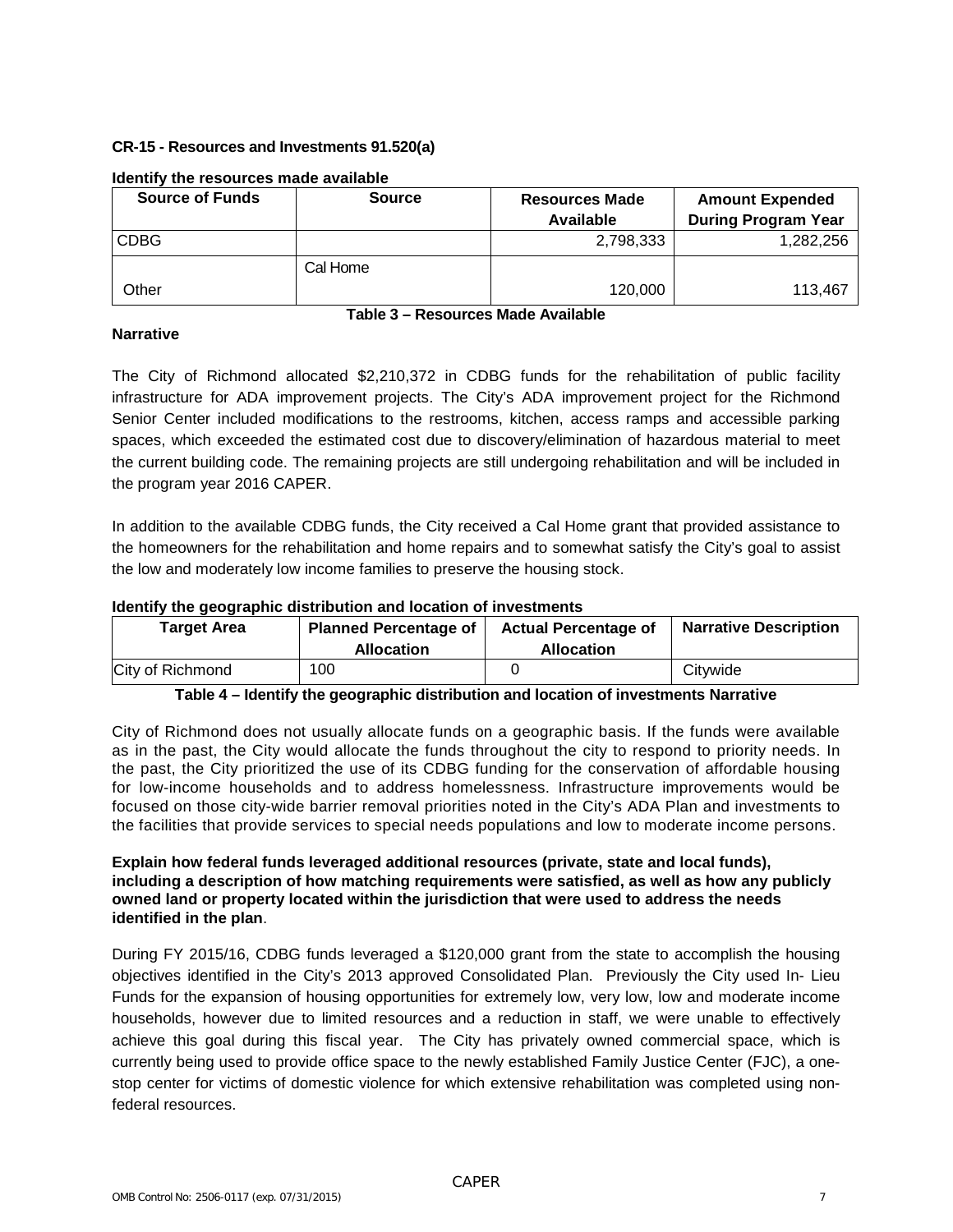#### **CR-20 - Affordable Housing 91.520(b)**

**Evaluation of the jurisdiction's progress in providing affordable housing, including the number and types of families served, the number of extremely low-income, low-income, moderate-income, and middle-income persons served.**

|                                       | <b>One-Year Goal</b> | <b>Actual</b> |
|---------------------------------------|----------------------|---------------|
| Number of homeless households to be   |                      |               |
| provided affordable housing units     |                      | 0             |
| Number of non-homeless households to  |                      |               |
| be provided affordable housing units  |                      | 0             |
| Number of special-needs households to |                      |               |
| be provided affordable housing units  |                      | 0             |
| Total                                 |                      |               |

|  | Table 5 – Number of Households |
|--|--------------------------------|

|                                        | <b>One-Year Goal</b> | <b>Actual</b> |
|----------------------------------------|----------------------|---------------|
| Number of households supported through |                      |               |
| Rental Assistance                      |                      |               |
| <b>Total</b>                           |                      |               |

**Table 6 – Number of Households Supported**

#### **Discuss the difference between goals and outcomes and problems encountered in meeting these goals**.

The City made significant progress in meeting one of the goals and objectives contained in the 2013/16 Consolidated Plan. Problems in meeting most of the goals are primarily the result of the limited funding available and the absence of an approved action plan for the year to carry on the City's objectives.

In FY 2015/16, City of Richmond did not allocate CDBG funds to the Housing Rehabilitation Loan and Grant program but continued to maintain the existing loan portfolio for homeowners with low or no interest loans issued in the past with funds used to rehabilitate their single family or mobile homes and address emergency repairs, weatherization and security needs, lead based paint abatement, handicap accessibility and other issues. The City provided assistance to 5 homeowners in this fiscal year with the use of the Cal Home fund.

#### **Discuss how these outcomes will impact future annual action plans**.

City of Richmond will no longer receive an allocation of CDBG funds that can be used for the Housing Rehabilitation Loan and Grant program, public services, affordable housing or public facility improvements. The City's participation in to Contra Costa County consortium will help to ensure that CDBG and/or HOME funds will be made available to the citizens of Richmond.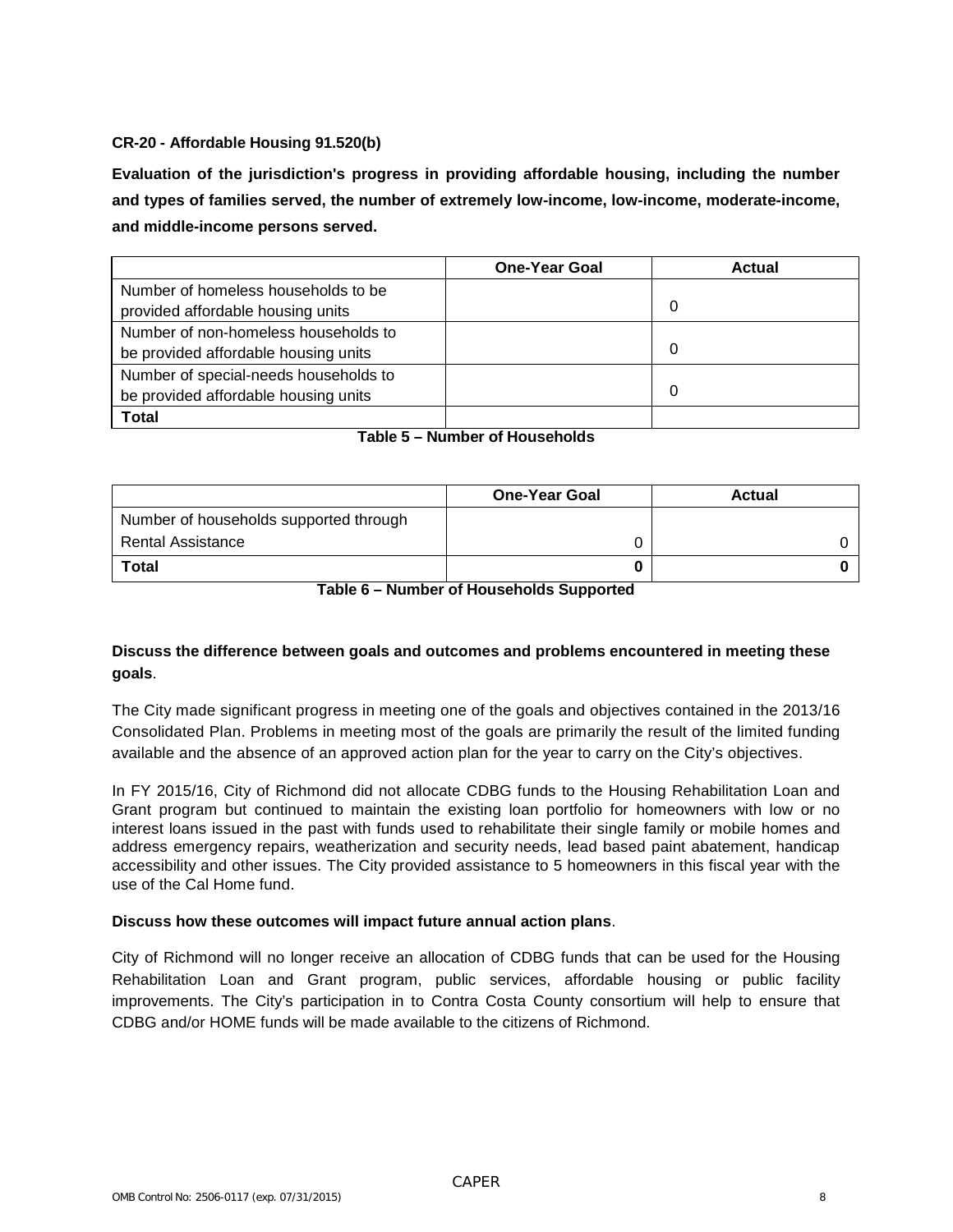**Include the number of extremely low-income, low-income, and moderate-income persons served by each activity where information on income by family size is required to determine the eligibility of the activity.**

| <b>Number of Persons Served</b> | <b>CDBG Actual</b> | <b>HOME Actual</b> |
|---------------------------------|--------------------|--------------------|
| <b>Extremely Low-income</b>     |                    |                    |
| Low-income                      |                    |                    |
| Moderate-income                 |                    |                    |
| Total                           |                    |                    |

#### **Narrative Information**

City of Richmond is faced with rapid increases in the cost of rental housing without a corresponding increase in wages for lower income earners. Since the City will no longer be a recipient of CDBG and HOME funds, our resources to support the preservation of affordable housing, home repairs for low income homeowners, homeless prevention programs and community economic development programs will be limited. By all other means or resources, the City will continue to face a financial hurdle in directly providing assistance to special needs groups such as seniors, persons with disabilities, persons who suffer from alcohol and other drug addictions, persons who are victims of domestic violence and persons living with HIV/AIDS. These special needs populations will be facing various obstacles to accessing housing and various services in the City of Richmond to improve their quality of life.

#### **CR-25 - Homeless and Other Special Needs 91.220(d, e); 91.320(d, e); 91.520(c)**

**Evaluate the jurisdiction's progress in meeting its specific objectives for reducing and ending homelessness through:**

#### **Reaching out to homeless persons (especially unsheltered persons) and assessing their individual needs**

Contra Costa County Consortium jurisdictions expanded its outreach effort with in a number of significant ways over the last year. This partnership between the cities of Concord, Walnut Creek, Antioch, Pittsburg, Pittsburg and Richmond with Contra Costa County with Contra Costa Continuum of Care as the lead agency, focused on chronically homeless persons whom law enforcement had identified as highly vulnerable and having particularly problematic street behavior. The Contra Costa Continuum of Care uses a number of strategies to reach out to unsheltered persons experiencing homelessness and assess their individual needs, including direct outreach and marketing, the use of phone-based services including 2-1-1, marketing in other languages (e.g., Spanish), making physical and virtual locations accessible to those with disabilities, and collaborating with local law enforcement. As a part of the Contra Costa Coordinated Entry System, CORE (Coordinated Outreach, Referral and Engagement) Teams serve as an entry point into the homeless system of care, providing both day and evening outreach resources and services to encampments and service sites. All persons experiencing homelessness receive a VI-SPDAT (Vulnerability Index - Service Prioritization Decision Assistance Tool) assessment, the common assessment tool being used by the Contra Costa Coordinated Entry System to prioritize those with the highest levels of chronicity and acuity for available housing resources and services. Persons are also referred to CARE (Coordinated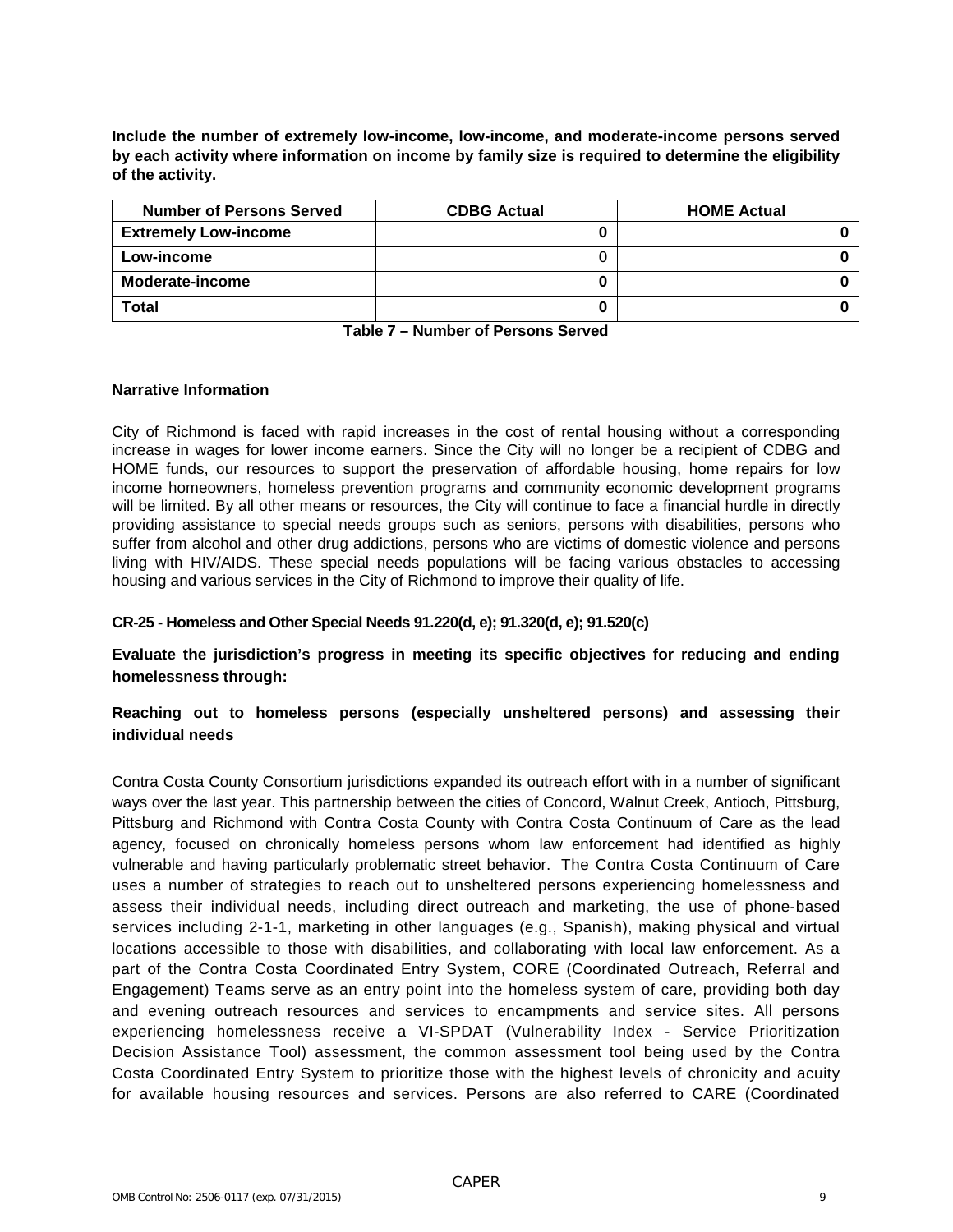Assessment Resource) Centers to access services for basic needs, case management, housing navigation, and health care. **Health Care for the Homeless**: In addition to providing direct medical care, testing and immunization services, the County-funded Health Care for the Homeless Program uses its mobile healthcare van for outreach. The bilingual Healthcare for the Homeless Team assesses client's needs, provides social support, and links clients to appropriate services and programs, including mental health and substance abuse programs, Medi-Cal, the County's Basic Adult Care program, and the Covered California healthcare insurance exchange. In addition, planning occurred for a new Dental van, which rolled out at year-end.

#### **Addressing the emergency shelter and transitional housing needs of homeless persons**

Crisis services, including emergency shelter and transitional housing, are a critical component of the Contra Costa Coordinated Entry System. For individuals and families experiencing a housing crisis that cannot be diverted, CORE Teams and CARE Centers make referrals to over 900 emergency shelter and transitional housing beds throughout Contra Costa County. In keeping with a Housing First approach, the goal of Contra Costa's crisis response system is to provide immediate and easy access to safe and decent shelter to anyone who needs it, with the housing-focused goal of re-housing people as quickly as possible. Contra Costa CoC has established system-level performance measures for emergency shelter, including reducing the average length of stay (goal: 50 days, 2015 performance: 51 days); increasing exits to permanent housing (goal: 30%, 2015 performance: 27%), and increasing non-returns to homelessness (goal: 75%, 2015 performance: 71%).

**Helping low-income individuals and families avoid becoming homeless, especially extremely low-income individuals and families and those who are: likely to become homeless after being discharged from publicly funded institutions and systems of care (such as health care facilities, mental health facilities, foster care and other youth facilities, and corrections programs and institutions); and, receiving assistance from public or private agencies that address housing, health, social services, employment, education, or youth needs**

Clients are connected to prevention providers throughout the County via Contra Costa Crisis Center (2-1- 1). Per the Contra Costa CoC 2014 Strategic Plan Update, Contra Costa is expanding landlord liaisons & developing a housing stability fund to help clients retain housing and avoid eviction. Discharge planning w/hospitals, mental health, substance abuse treatment, corrections & foster care systems also help to reduce first time homelessness.

The City of Richmond continues to work with the Richmond Housing Authority (RHA) and local affordable housing developers to maximize the inventory of affordable housing units to which formerly homeless clients can eventually transition.

**Helping homeless persons (especially chronically homeless individuals and families, families with children, veterans and their families, and unaccompanied youth) make the transition to permanent housing and independent living, including shortening the period of time that individuals and families experience homelessness, facilitating access for homeless individuals and families to affordable housing units, and preventing individuals and families who were recently homeless from becoming homeless again**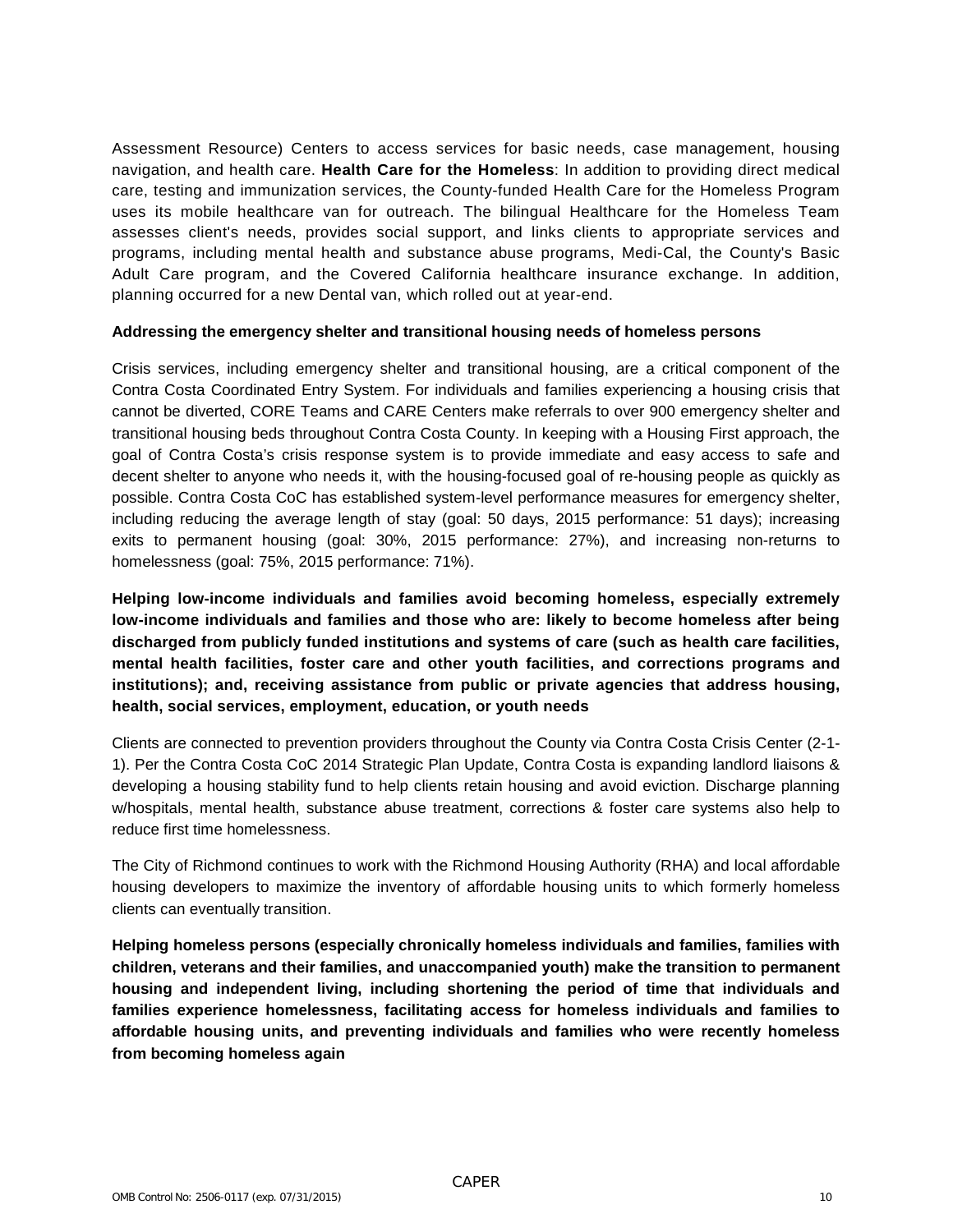Lack of affordable housing stock is the CoC's biggest challenge. We have partnered with Multi-faith ACTION Coalition to work on improving landlord engagement by identifying landlords willing to rent to homeless veterans and chronically homeless families. CoC-wide performance measures include reducing the average length of stay in emergency shelter for permanent housing exits to less than 50 days. The CoC has developed a by-name list of both Veterans and chronic homeless individuals. County Homeless staff completed a "Cost of Homelessness" study for CCC last year, identifying the highest homeless utilizers of medical services. Intensive outreach occurs to reach out to these individuals and wrap them in healthcare and housing services.

**Veterans:** As a Zero: 2016 community, a main goal of the CoC is to provide bridges between the Veteran and homeless systems of care. Zero: 2016 has improved data sharing between programs to assess the number of veterans being housed each month in the community. All CoC program-funded providers, including outreach teams, assess veteran eligibility using a standardized HMIS intake form. Outreach teams link qualifying clients to veteran service providers. Local providers partner to ensure clients are able to access SSVF using a Housing First model with full geographic coverage.

**Chronically Homeless**: In 2016, the Contra Costa CoC saw a 37% decrease in the total chronically homeless population. By removing barriers to entry through Housing First, permanent housing has increased access for chronically homeless individuals and families. The decrease in sheltered chronically homeless persons (-29) paired w/the decrease (-176) in unsheltered chronically homeless persons highlights how local outreach teams and care providers have successfully engaged with the chronically homeless population to begin the process of establishing and maintaining stable housing.

**Families with Children:** Families who cannot be diverted are connected to crisis services and assessed using VI-F-SPDAT. Using a Housing First approach, families scoring in the Rapid Rehousing (RRH) range are prioritized and referred through Housing Placement Committee and paired with a housing navigator and locator to find housing.

**Unaccompanied Youth**: When foster youth age out of the foster care system, the County links them to the Independent Living Skills Program (ILSP). ILSP includes workshops that prepare youth for emancipation (money management, education, computer skills, home management, and social skills), employment assistance, non-McKinney-Vento housing and retention services, and an individualized transition plan out of foster care. In addition, foster youth can elect to remain in foster care or return to care after emancipation (but before turning 21) to receive a two-year housing subsidy, which can be used in a market rate unit, student housing, or congregate living. This is a State program that all foster youth and former foster youth are able to access.

**AB 109** - **Reentry:** The CoC has two discharge plans for former inmates, the Reentry Strategic Plan and Realignment Plan. The Reentry Strategic Plan focuses on: 1) housing-focused discharge planning prior to release; 2) formalized pre-release planning that identifies service needs & connects prisoners with community-based service providers; and 3) enrollment in public benefits at least 90 days prior to release. Realignment Plan provides: 1) prerelease "reach-in" assessments, case management and referrals to housing resources, and 2) individualized treatment plans for mental health/substance abuse issues, linked with housing services, training, substance abuse treatment & childcare.

#### **CR-30 - Public Housing 91.220(h); 91.320(j) Actions taken to address the needs of public housing**

The Richmond Housing Authority (RHA) administers public housing and the Section 8 assistance program. The City has continued to work with members of the Contra Costa Consortium to ensure that RHA continues its extensive outreach efforts to promote these programs. The City of Richmond continues to support the five-year strategy of the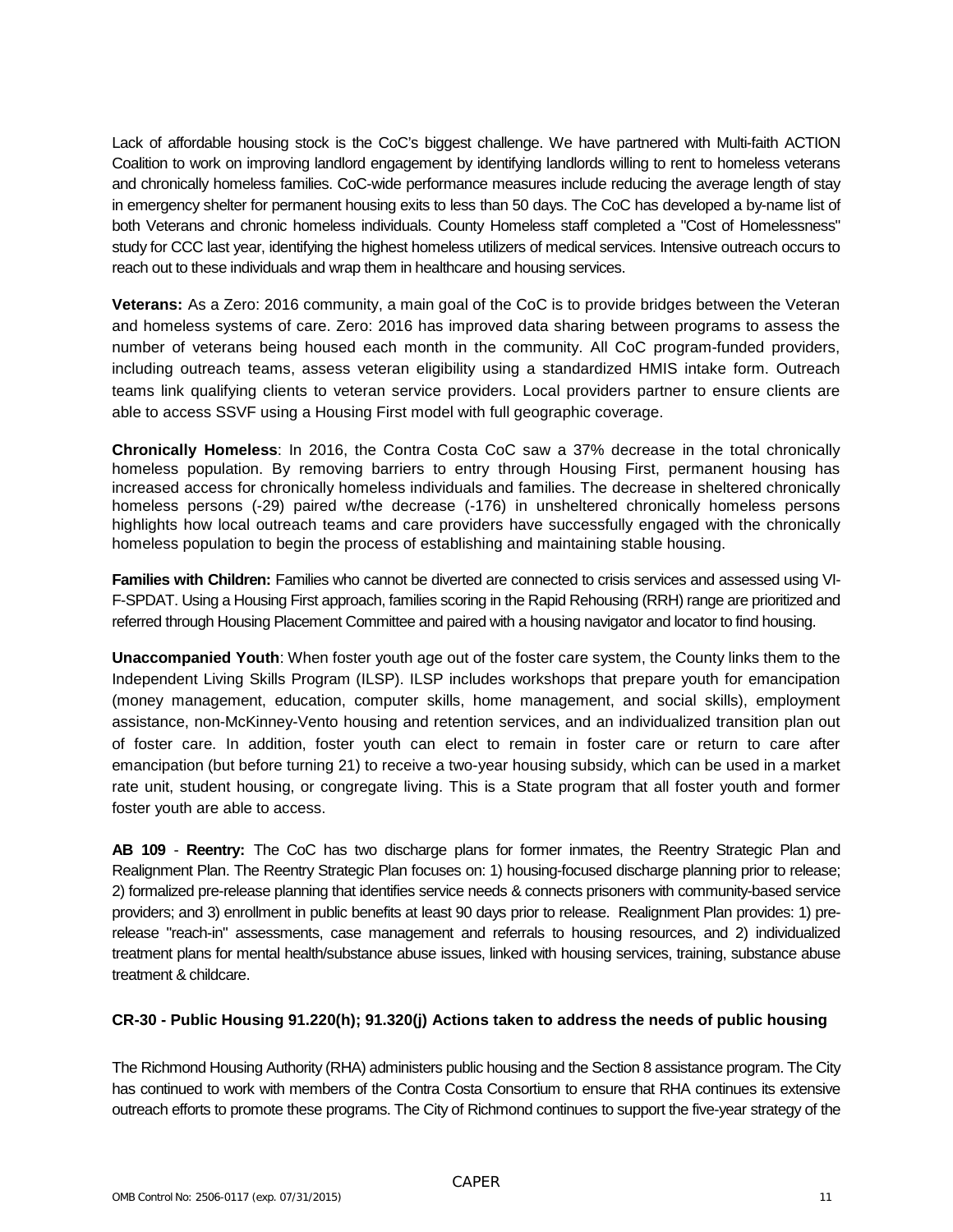Richmond Housing Authority including its goals to increase resident involvement and expansion of home ownership opportunities for its public housing residents.

#### **Actions taken to encourage public housing residents to become more involved in management and participate in homeownership**

N.A

#### **Actions taken to provide assistance to troubled PHAs**

Richmond residents are assisted through the Richmond Housing Authority (RHA) with Section 8 certificates and vouchers. This program is well run and has provided excellent service and support to lowincome City residents.

#### **CR-35** - **Other Actions 91.220(j)-(k); 91.320(i)-(j)**

**Actions taken to remove or ameliorate the negative effects of public policies that serve as barriers to affordable housing such as land use controls, tax policies affecting land, zoning ordinances, building codes, fees and charges, growth limitations, and policies affecting the return on residential investment. 91.220 (j); 91.320 (i)**

Governmental constraints can limit the supply and increase the cost of housing, making it difficult to meet the demand especially for affordable housing. Governmental constraints typically include policies, standards, requirements or actions imposed by the various levels of government upon land use and development such as zoning and subdivision regulations, growth management measures, building codes, fees, and processing and permit procedures. The City has limited influence over state and federal requirements that may constrain housing but the State affords local agencies considerable flexibility in establishing land use policies and regulations. Consistent with the General Plan, the City will initiate zoning changes for residential and designated agricultural sites from current zoning designations to Planned Unit Development.

- Through the Density Bonus Ordinance, the City is required to grant one density bonus and incentives or concessions when an applicant for a housing development seeks and agrees to construct a housing development, excluding any units permitted by the density bonus that will contain at least one of the following: ten percent of the for lower income households; five percent of the total units for very low income households; a senior citizen housing development that limits residency based on age requirements for housing older persons; or ten percent of the total dwelling units in a common interest development for persons and families of moderate income, provided that all units in the development are offered to the public for purchase.
- The Inclusionary Housing Ordinance requires all developers of five or more units to provide 15 percent of the units at affordable costs to moderate, low or very-low income households depending on the type of project. Developers may pay a fee in lieu of providing the affordable units.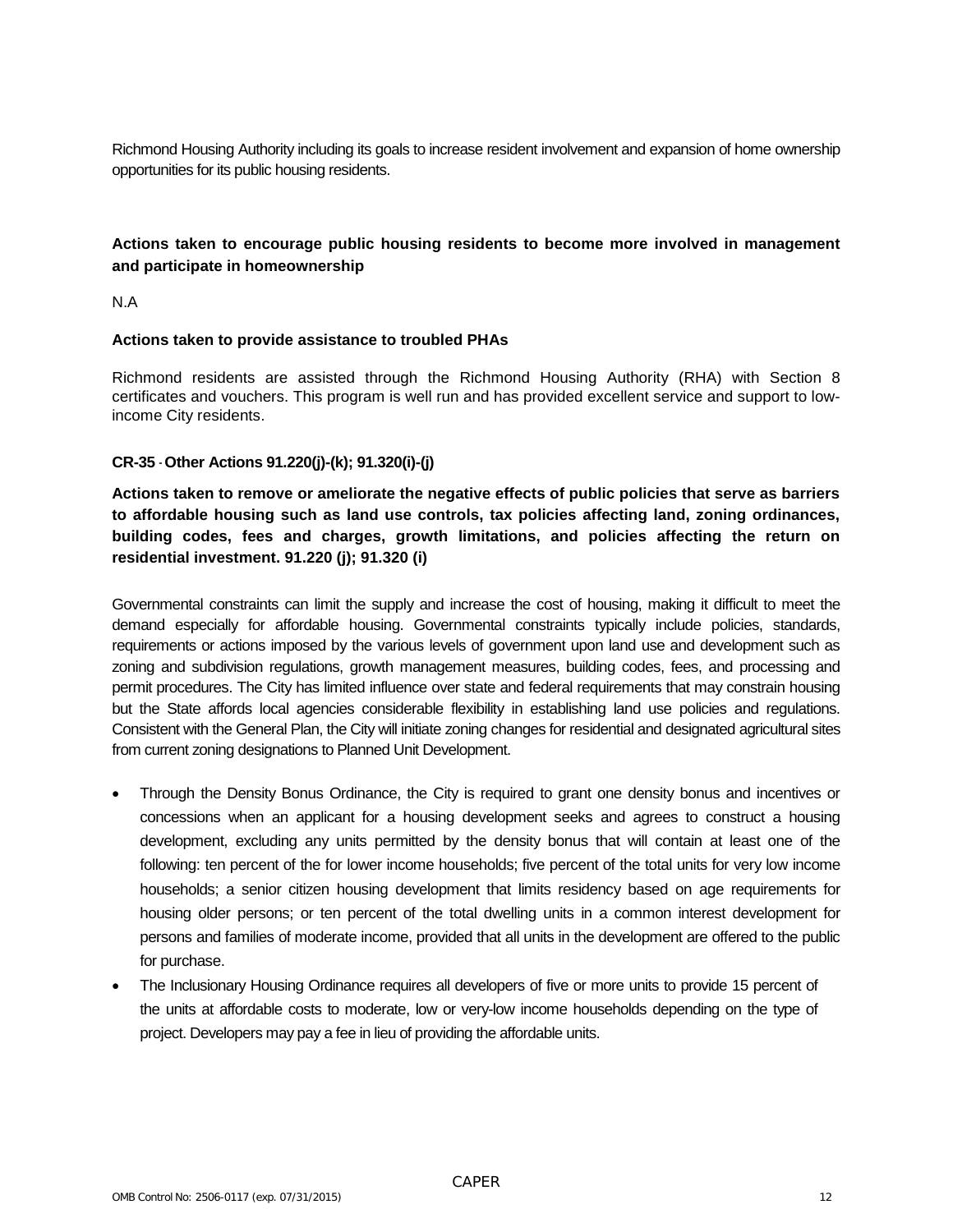#### **Actions taken to address obstacles to meeting underserved needs. 91.220(k); 91.320(j)**

The Consortium members have identified the following obstacles in our County to meeting needs of the underserved:

- Accessibility of services
- Awareness of services
- Coordination of services
- Housing

**Accessibility of Services –** Lack of accessibility to services can be the result of lack of transportation for those in need, services that are not delivered in a culturally appropriate manner or in the appropriate language, burdensome prerequisites to accessing services ("red tape"), and services that are not provided in proximity to those in need. Lack of transportation is a particular challenge for those who do not drive, do not have a car, or are elderly and for persons with disabilities. Luckily for the City of Richmond, there is a Paratransit services that provide transportation to elderly and disabled.

Since the City of Richmond did not have public services projects established in this program year due to lack of funding, the City's Paratransit Service is within the vicinity of the neighborhoods or communities of the target population providing easy accessibility to their services. The Paratransit serves the elderly or persons with disabilities with transportation to their needed services such as health care, etc.

**Awareness of Services –** The lack of awareness of the availability of services by those in need and a lack of knowledge about how to access services are significant obstacles to the provision of services. All agencies receiving CDBG, HOME, ESG, or HOPWA funds from the Consortium must provide significant outreach to those in need. City of Richmond staff will monitor CDBG-funded agencies to verify if an agency's outreach is adequate and that outreach materials are available in various languages.

**Coordination of Services –** Those in need must often access services from several points; similar services may also be provided by more than one agency. Those being served by one agency may have needs that are not being addressed by the particular agency currently serving that person or family. Consortium applications screen for awareness of similar services and ask agencies to describe their collaboration with them. City staff encourage CDBG funded agencies to collaborate and coordinate with other agencies in the community or serving their target population and base funding decisions on the level of their proposed collaboration, to reduce or eliminate duplication of services.

**Housing –** Though limited resources were available, the City's efforts to increase and maintain the supply of affordable housing, to improve the quality of housing stock and livability of lower income areas, and to meet the objectives identified in the 2013 Consolidated Plan are directed at meeting underserved housing needs. In this instance, the City established criteria for the housing programs and developments planned with the allocation of Cal Home grant for housing which reserve a portion of the units for extremely-low income and/or special needs populations.

#### **Actions taken to reduce lead-based paint hazards. 91.220(k); 91.320(j)**

The City has a Lead Based Paint Implementation Plan that describes the actions to be taken, and the responsibility, for compliance with the lead-based paint abatement regulations (24 CFR 35 and Title X of the Housing and Community Development Act of 1992) under each of its existing affordable housing programs. The City of Richmond ensured to incorporate the requirements of the lead-based paint regulations to its existing Rental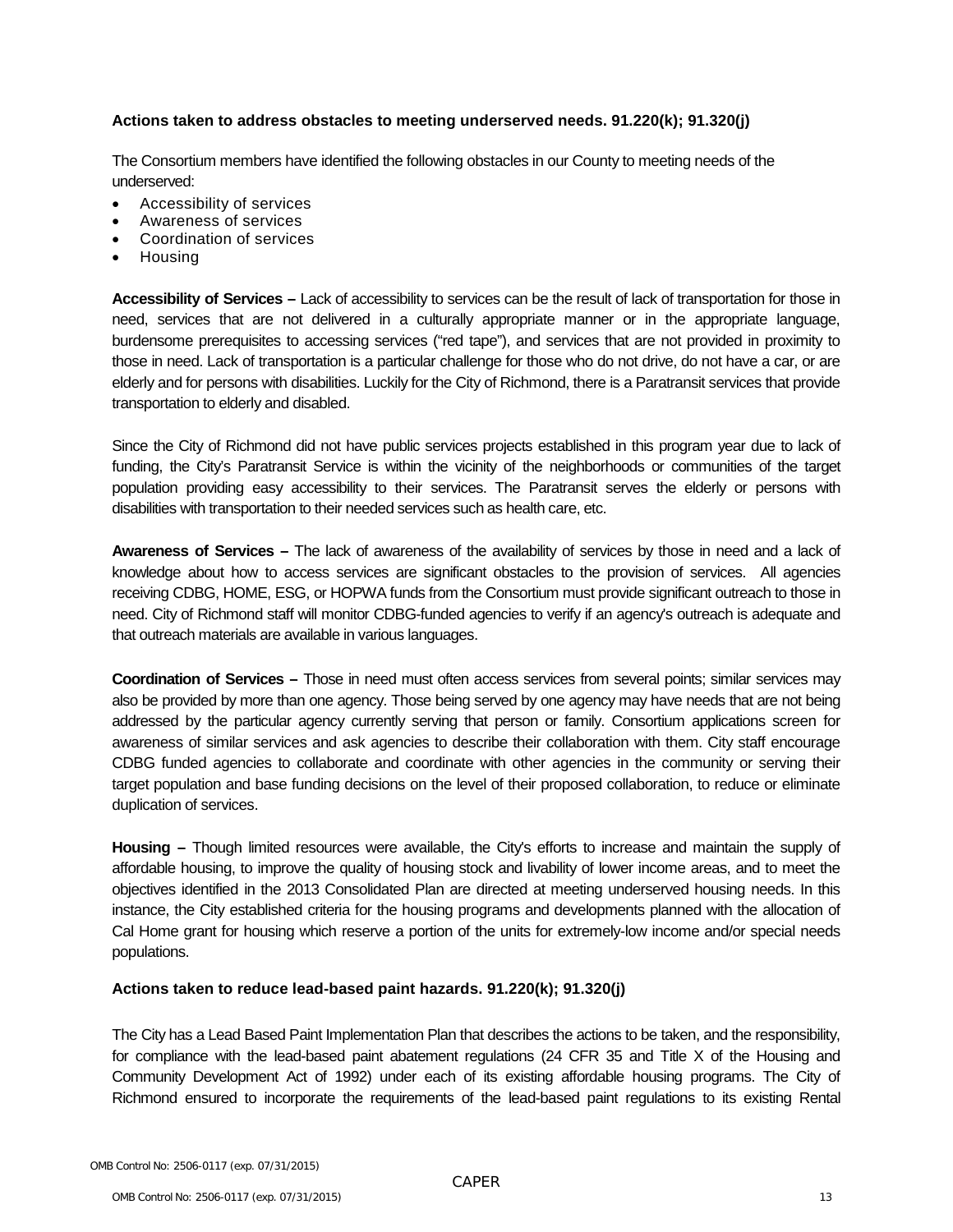Rehabilitation and Neighborhood Stabilization Programs.. All rehabilitation projects are required to complete lead inspections and provide a plan and budget for proper removal of lead or any other toxic material found on the property.

In the Rental Rehabilitation program, once a property is tested, a letter is sent to the property owner transmitting the lead-based paint results and advising them accordingly how to mitigate lead-based paint related rehabilitation items. The letter states that lead-based paint is known to be a health hazard as discussed in the testing report and pamphlet and that the owner should review these documents and store them in a safe place for future reference; as lead-based paint is an escrow disclosure item, this information may be useful in the event the property is sold.

If lead if found, the results are summarized in the letter and the property owner is advised that applicable State and Federal regulations regarding construction work involving lead-based paint apply to those areas of work on their property containing the indicated excessive levels of lead-based paint. Whether using a contractor or completing the work themselves, the property owner is advised that all applicable State and Federal regulations, standards and guidelines (particularly Federal Title X recommendations and guidelines) must be followed in completing the work. Any contractors that the property owner uses to do the work must be trained and certified in dealing with lead-based paint issues, and they must show appropriate proof of Certification for Lead-Based Paint work from an accredited training facility prior to commencing work.

#### **Actions taken to reduce the number of poverty-level families. 91.220(k); 91.320(j)**

The movement of people above the poverty line involves a variety of policies and programs that extend beyond providing opportunities for employment at a living wage. Access to education, transportation, childcare, and housing are key components that can assist persons to secure and retain economically self-sustaining employment. The City employs a variety of strategies to help alleviate poverty in Richmond, including efforts to stimulate economic growth and job opportunities, and to provide Richmond residents with the skills and abilities required to take advantage of those opportunities.

However, general economic conditions, the foreclosure crisis, and increased costs of rent, health care and food are resulting in greater numbers of people in need of even the most basic services, such as food pantry and hot lunches. Unfortunately, the City will no longer receive CDBG funds that will help accommodate these needs and City residents will now compete with the rest of the Contra Costa County Consortium for the limited funds that the county can offer.

**Open Opportunities, Future Build Pre-Apprenticeship Training –Richmond Works**. Program provides Pre-Apprenticeship for persons ages 18 and older in solar, energy, and construction trades. Core curriculum is developed by Employment and Training Partnership Program/Richmond Works. Training includes community service benefit projects in City and City parks and facilities, as well as placement services after graduation.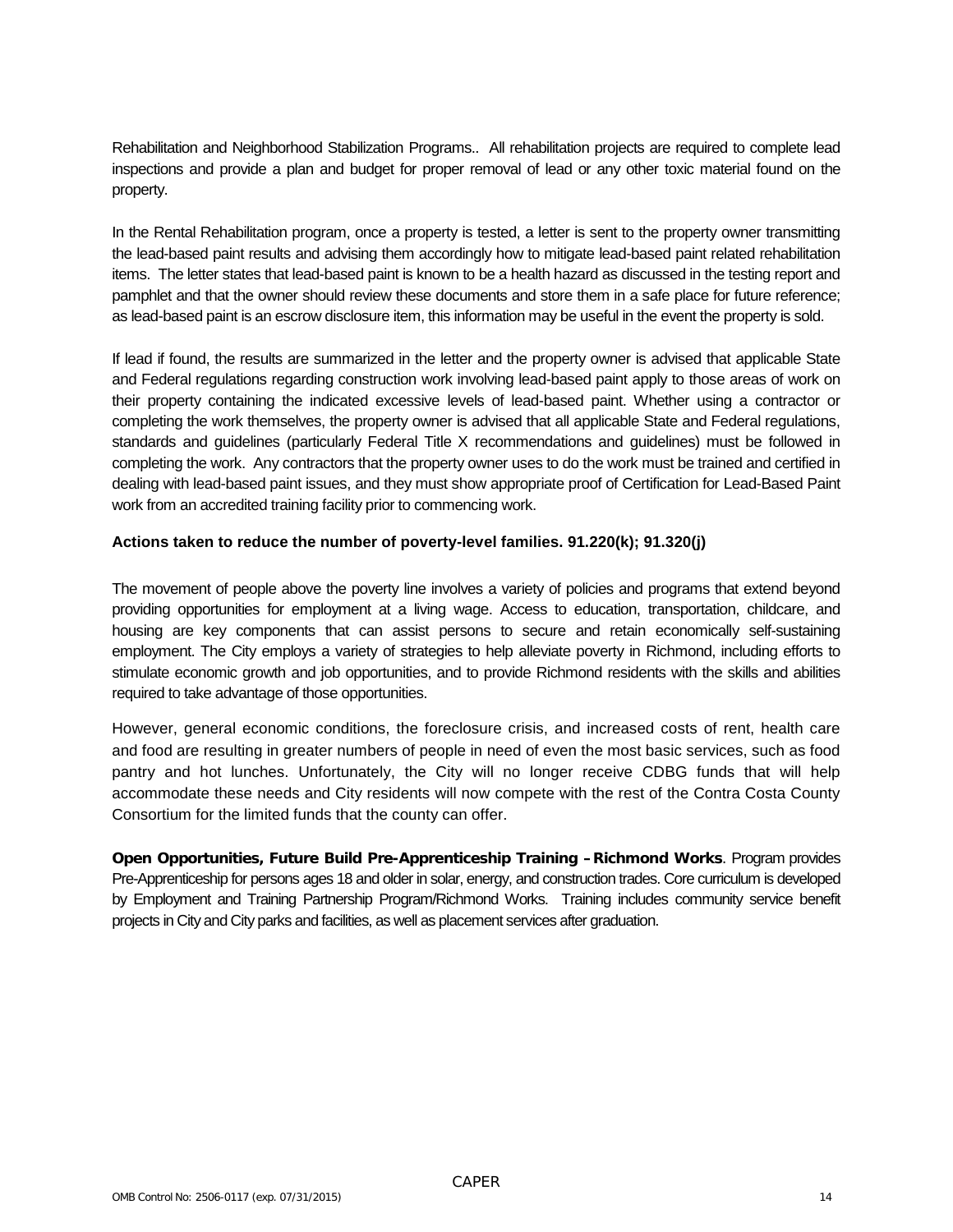**Opportunity Junction, Job Training and Placement Program**. - Fortunately for the City of Richmond, the City has an employment and training program that integrates computer training with life skills, paid experience, case management and psychological counseling, career counseling, job placement, and long-term ongoing support. Participants enter administrative careers that enable them to become self-sufficient.

#### **Actions taken to develop institutional structure. 91.220(k); 91.320(j)**

The City of Richmond works within an institutional structure, which includes private industry, nonprofit organizations, and public institutions, to carry out its housing and community development plan.

The Contra Costa County HOME Consortium is composed of the County Conservation and Development Department's staff and the cities of Antioch, Concord, Pittsburg, Walnut Creek and Richmond. The City of Richmond staff is an active member of the Consortium, and works with the organization to streamline CDBG processes for non-profit recipients. The Consortium meets quarterly to share information and work on ways to overcome gaps between our respective institutional structures and enhance coordination of funding and service delivery throughout the County. Working together to support mutual projects has developed the Consortium members into a close, supportive team who have a much better understanding of each other's challenges and needs.

Consortium members utilize a single grant application used by all jurisdictions; a single monitoring form with joint monitoring of agencies and shared results with other members; a joint grant process and joint meetings for all applicants and recipients of funding; quarterly or greater Consortium meetings; and increased technical assistance to nonprofits through individual meetings and workshops. Consortium members have continually streamlined processes to benefit agencies and to reduce our administrative costs, effectively channeling additional funds to our communities.

#### **Actions taken to enhance coordination between public and private housing and social service agencies. 91.220(k); 91.320(j)**

There are a number of Public Housing units in the City of Richmond administered by Richmond Housing Authority, as well as the highest concentration of Section 8 Voucher holders in the County. The Richmond Housing Authority assists Richmond residents, and those migrating to the City from San Francisco, Oakland, and all points West of Contra Costa in search of affordable housing, through the Section 8 Housing Program. Section 8 Certificates/Vouchers allow very low-income (below 50% of area median income) families to pay no more than 30% of their income on housing. The Richmond Housing Authority contracts with rental housing property owners to pay the difference between what tenants can afford and fair market rents.

#### **Identify actions taken to overcome the effects of any impediments identified in the jurisdictions analysis of impediments to fair housing choice. 91.520(a)**

In FY 2009/10, Urban County staff, along with staff from the other Contra Costa CDBG entitlement jurisdictions (Antioch, Concord, Pittsburg, Richmond, and Walnut Creek), worked together to prepare the Contra Costa Consortium Analysis of Impediments to Fair Housing Choice (AI). This document outlines and identifies barriers to fair housing and presents a plan to properly navigate them.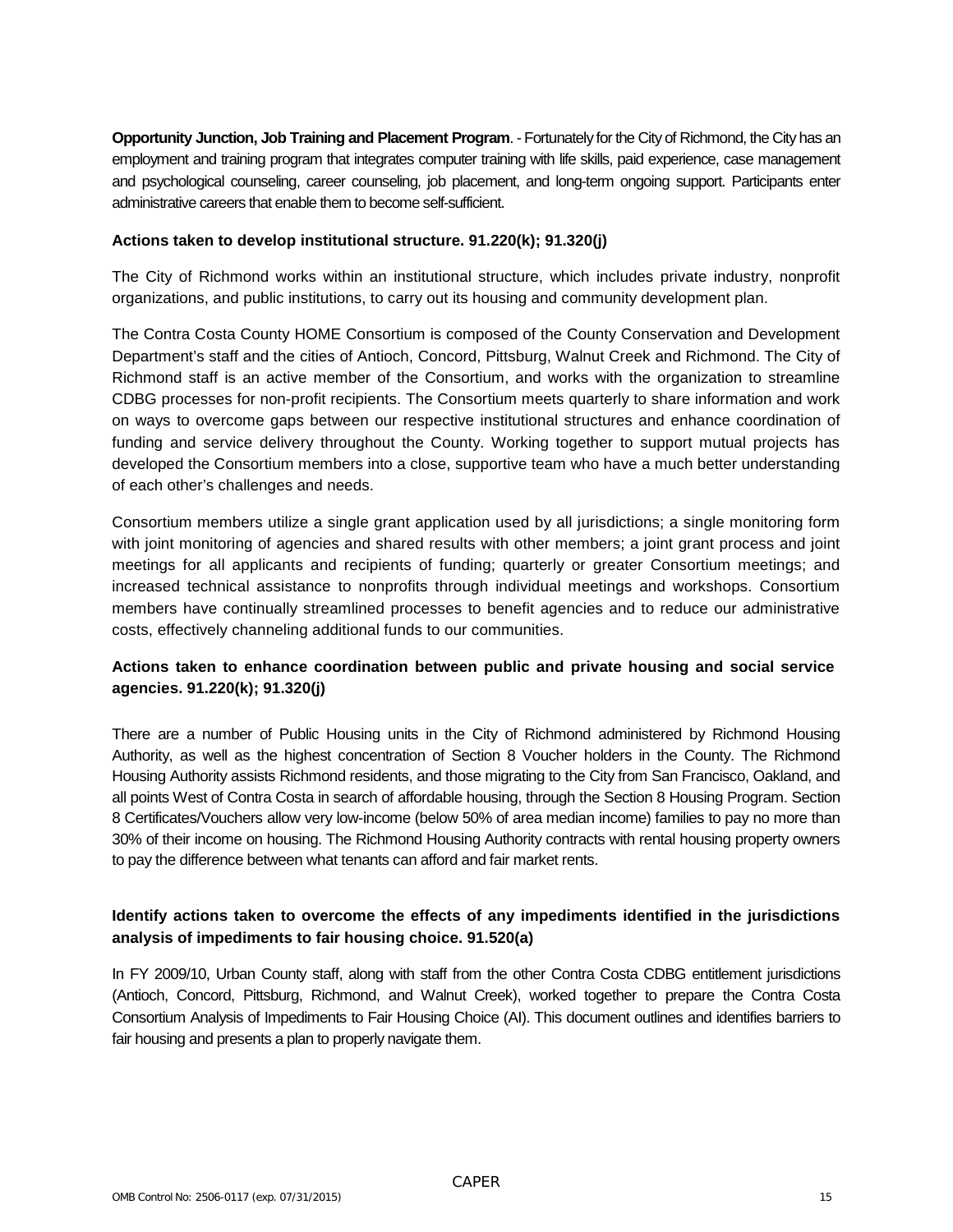The City's inability to receive CDBG funds directly makes these impediments much more difficult to overcome. The City will rely on other resources such as the non-profit organization and Richmond Housing Authority to assist in the Housing Conservation Program and commitment toward affordable housing for low, very-low and moderate income residents.

#### **CR-40 -Monitoring 91.220 and 91.230**

**Describe the standards and procedures used to monitor activities carried out in furtherance of the plan and used to ensure long-term compliance with requirements of the programs involved, including minority business outreach and the comprehensive planning requirements**

The City of Richmond works diligently to oversee all CDBG-funded activities (ADA projects) to ensure their compliance with federal regulations and timeliness in accomplishing goals and drawing down funds. All activities except those involving housing rehabilitation which are none, are on schedule and grant disbursements are made in a timely manner, with all expenditures matching the letter of credit disbursements.

The City of Richmond is knowledgeable of and complies with CDBG program and comprehensive planning requirements. The Housing and Community Development Department, which administered the CDBG program, was audited by HUD's Community Planning and Development (CPD) Officer in March 2012, for FY09/10 through FY11/12 programs and by HUD Office of Inspector General (OIG) in March 2015. This has resulted in to HOME, CDBG and NSP 1 findings that HUD demanded repayment from the City. Recommendations from the monitoring have been implemented and policies and procedures were put in place to ensure proper grants accounting and reporting were enforced.

Fostering, producing, and maintaining housing that is affordable to a wide spectrum of Richmond residents has been a commitment by the City of Richmond for decades. Barriers to affordable housing have been addressed by a variety of planning and funding considerations, and will continue to be a focus of the City.

#### **Citizen Participation Plan 91.105(d); 91.115(d)**

#### **Describe the efforts to provide citizens with reasonable notice and an opportunity to comment on performance reports.**

The Richmond Neighborhood Coordinating Council (RNCC), the citizen's advisory body that makes CDBG funding recommendations to the City Council, meets periodically in properly noticed public meetings. In the past, this commission participated in the NOFA – Notice of Funding Award in the selection and prioritizing of programs that can be offered through the CDBG programs. In this process, the public was invited to attend and to address the RNCC during public comment. CAPER reports were made available in the website for the community to access.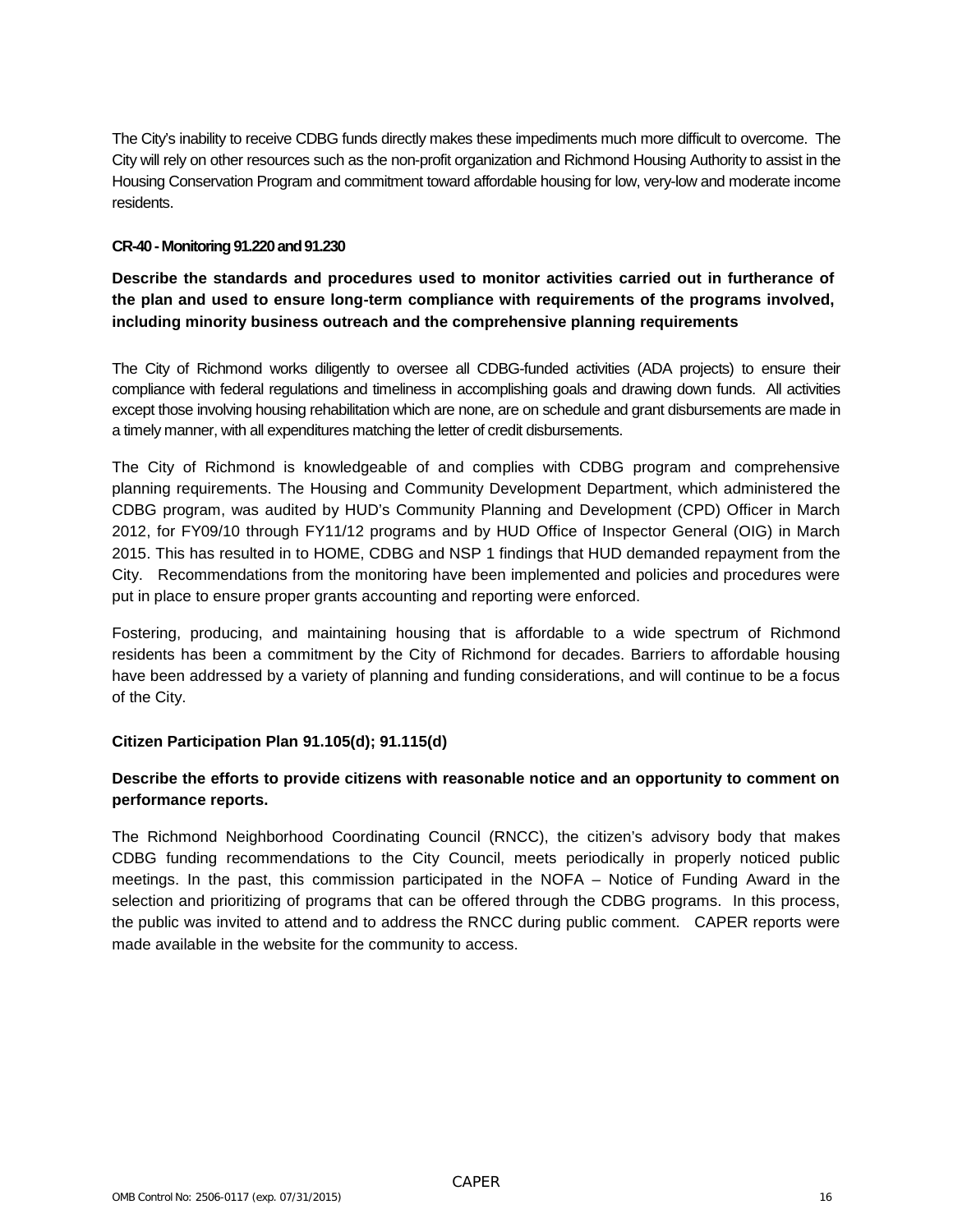#### **CR-45** - **CDBG 91.520(c)**

#### **Specify the nature of, and reasons for, any changes in the jurisdiction's program objectives and indications of how the jurisdiction would change its programs as a result of its experiences.**

No changes were made to Richmond's program objectives during 2015/16. The 2013 Action Plan was developed with the input of the community and targeted those most in need. The City's ADA improvement programs that received funding have made excellent progress in the completion of the project to meet the needs of the City's residents and helping to create an environment that is safe, healthy, and promotes self-sufficiency.

#### **Does this Jurisdiction have any open Brownfields Economic Development Initiative (BEDI) grants?**

Yes. This is for the Miraflores Senior Housing Project.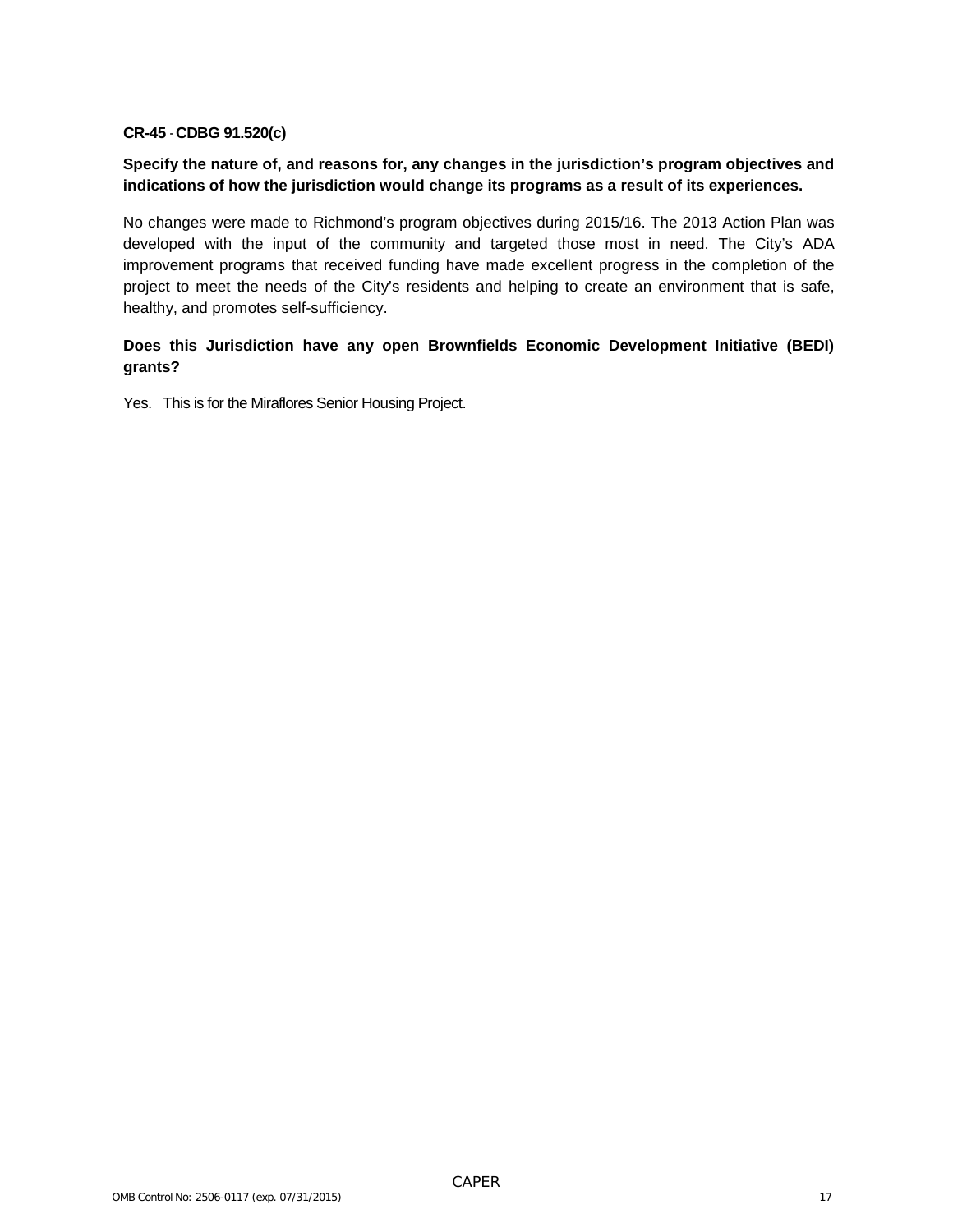|                                                                                                     | Office of Community Planning and Development<br>U.S. Department of Housing and Urban Development<br>Integrated Disbursement and Information System<br>PR26 - CDBG Financial Summary Report<br>Program Year 2015<br>RICHMOND, CA | 9/29/2016<br>DATE:<br>TIME:<br>17:33<br>PAGE: |
|-----------------------------------------------------------------------------------------------------|---------------------------------------------------------------------------------------------------------------------------------------------------------------------------------------------------------------------------------|-----------------------------------------------|
|                                                                                                     |                                                                                                                                                                                                                                 |                                               |
| <b>PART I: SUMMARY OF CDBG RESOURCES</b>                                                            | 01 UNEXPENDED CDBG FUNDS AT END OF PREVIOUS PROGRAM YEAR                                                                                                                                                                        | 2,798,333.2                                   |
| 02 ENTITLEMENT GRANT                                                                                |                                                                                                                                                                                                                                 | 8<br>0.00                                     |
| 03 SURPLUS URBAN RENEWAL                                                                            |                                                                                                                                                                                                                                 | 0.00                                          |
| 04 SECTION 108 GUARANTEED LOAN FUNDS                                                                |                                                                                                                                                                                                                                 | 0.00                                          |
| 05 CURRENT YEAR PROGRAM INCOME                                                                      |                                                                                                                                                                                                                                 | 440,604.35                                    |
|                                                                                                     | 05a CURRENT YEAR SECTION 108 PROGRAM INCOME (FOR SI TYPE)                                                                                                                                                                       | 0.00                                          |
| 06 FUNDS RETURNED TO THE LINE-OF-CREDIT                                                             |                                                                                                                                                                                                                                 | 0.00                                          |
| 06a FUNDS RETURNED TO THE LOCAL CDBG ACCOUNT                                                        |                                                                                                                                                                                                                                 | 0.00                                          |
| 07 ADJUSTMENT TO COMPUTE TOTAL AVAILABLE                                                            |                                                                                                                                                                                                                                 | 0.00                                          |
| 08 TOTAL AVAILABLE (SUM, LINES 01-07)                                                               |                                                                                                                                                                                                                                 | 3,238,937.6                                   |
| <b>PART II: SUMMARY OF CDBG EXPENDITURES</b>                                                        |                                                                                                                                                                                                                                 | 3                                             |
|                                                                                                     | 09 DISBURSEMENTS OTHER THAN SECTION 108 REPAYMENTS AND PLANNING/ADMINISTRATION                                                                                                                                                  | 748,666.90                                    |
|                                                                                                     | 10 ADJUSTMENT TO COMPUTE TOTAL AMOUNT SUBJECT TO LOW/MOD BENEFIT                                                                                                                                                                | 535,089.31                                    |
|                                                                                                     | 11 AMOUNT SUBJECT TO LOW/MOD BENEFIT (LINE 09 + LINE 10)                                                                                                                                                                        | 1,283,756.2                                   |
|                                                                                                     |                                                                                                                                                                                                                                 | 1                                             |
| 12 DISBURSED IN IDIS FOR PLANNING/ADMINISTRATION<br>13 DISBURSED IN IDIS FOR SECTION 108 REPAYMENTS |                                                                                                                                                                                                                                 | 0.00                                          |
| 14 ADJUSTMENT TO COMPUTE TOTAL EXPENDITURES                                                         |                                                                                                                                                                                                                                 | 0.00                                          |
| 15 TOTAL EXPENDITURES (SUM, LINES 11-14)                                                            |                                                                                                                                                                                                                                 | 0.00<br>1,283,756.2                           |
|                                                                                                     |                                                                                                                                                                                                                                 |                                               |
| 16 UNEXPENDED BALANCE (LINE 08 - LINE 15)                                                           |                                                                                                                                                                                                                                 | 1,955,181.4<br>2                              |
| <b>PART III: LOWMOD BENEFIT THIS REPORTING PERIOD</b>                                               |                                                                                                                                                                                                                                 |                                               |
| 17 EXPENDED FOR LOW/MOD HOUSING IN SPECIAL AREAS                                                    |                                                                                                                                                                                                                                 | 0.00                                          |
| 18 EXPENDED FOR LOW/MOD MULTI-UNIT HOUSING                                                          |                                                                                                                                                                                                                                 | 0.00                                          |
| 19 DISBURSED FOR OTHER LOW/MOD ACTIVITIES                                                           |                                                                                                                                                                                                                                 | 0.00                                          |
| 20 ADJUSTMENT TO COMPUTE TOTAL LOW/MOD CREDIT                                                       |                                                                                                                                                                                                                                 | 0.00                                          |
| 21 TOTAL LOW/MOD CREDIT (SUM, LINES 17-20)                                                          |                                                                                                                                                                                                                                 | 0.00                                          |
| 22 PERCENT LOW/MOD CREDIT (LINE 21/LINE 11)                                                         |                                                                                                                                                                                                                                 | 0.00%                                         |
| LOW/MOD BENEFIT FOR MULTI-YEAR CERTIFICATIONS                                                       |                                                                                                                                                                                                                                 |                                               |
| 23 PROGRAM YEARS(PY) COVERED IN CERTIFICATION                                                       |                                                                                                                                                                                                                                 | PY: PY: PY:                                   |
|                                                                                                     | 24 CUMULATIVE NET EXPENDITURES SUBJECT TO LOW/MOD BENEFIT CALCULATION<br>25 CUMULATIVE EXPENDITURES BENEFITING LOW/MOD PERSONS                                                                                                  | 0.00                                          |
| 26 PERCENT BENEFIT TO LOW/MOD PERSONS (LINE 25/LINE 24)                                             |                                                                                                                                                                                                                                 | 0.00                                          |
| PART IV: PUBLIC SERVICE (PS) CAP CALCULATIONS                                                       |                                                                                                                                                                                                                                 | 0.00%                                         |
| 27 DISBURSED IN IDIS FOR PUBLIC SERVICES                                                            |                                                                                                                                                                                                                                 |                                               |
|                                                                                                     | 28 PS UNLIQUIDATED OBLIGATIONS AT END OF CURRENT PROGRAM YEAR                                                                                                                                                                   | 0.00                                          |
|                                                                                                     | 29 PS UNLIQUIDATED OBLIGATIONS AT END OF PREVIOUS PROGRAM YEAR                                                                                                                                                                  | 0.00<br>0.00                                  |
| 30 ADJUSTMENT TO COMPUTE TOTAL PS OBLIGATIONS                                                       |                                                                                                                                                                                                                                 | 0.00                                          |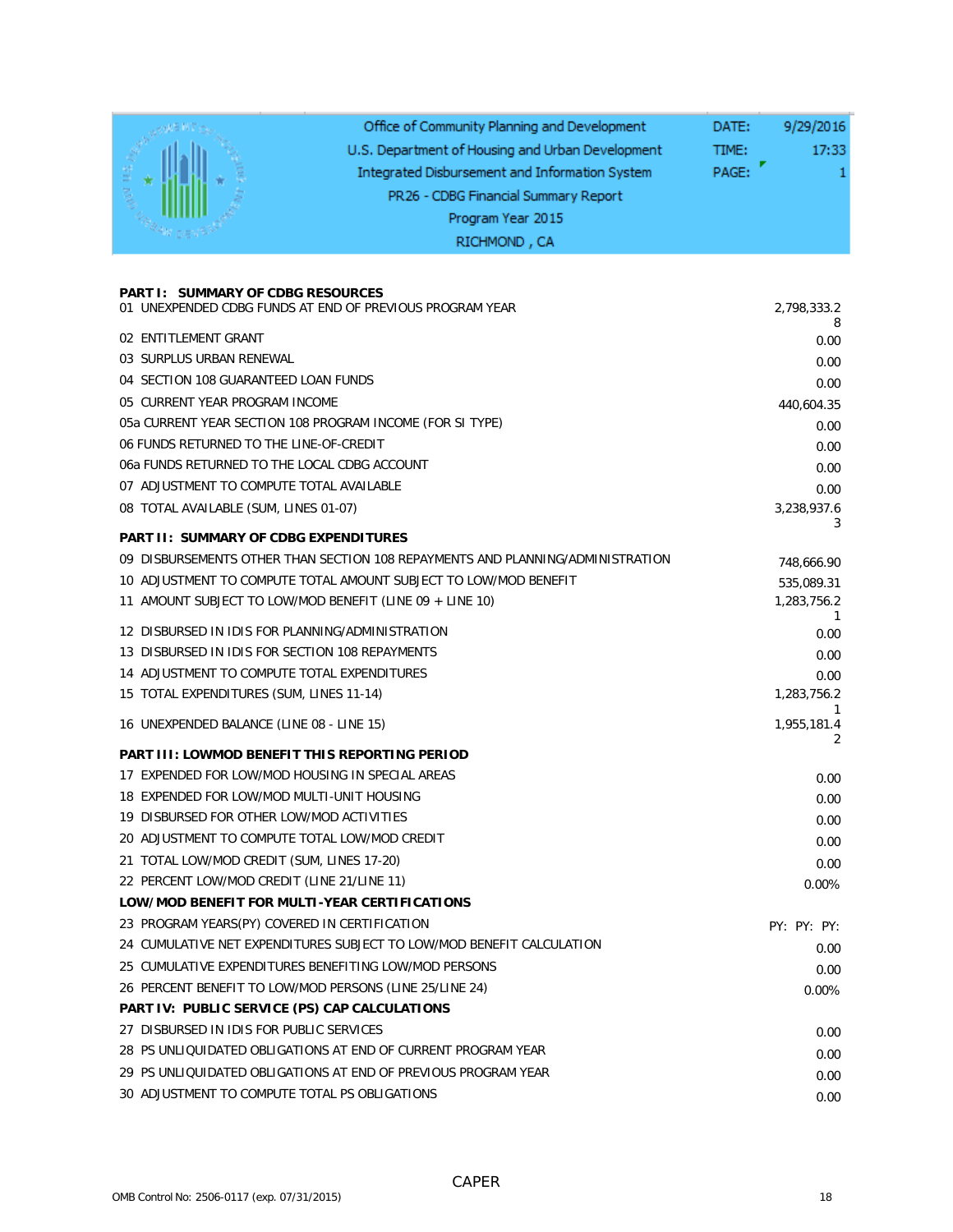| 31 TOTAL PS OBLIGATIONS (LINE $27 +$ LINE 28 - LINE 29 + LINE 30) |                             | 0.00       |
|-------------------------------------------------------------------|-----------------------------|------------|
| 32 ENTITLEMENT GRANT                                              |                             | 0.00       |
| 33 PRIOR YEAR PROGRAM INCOME                                      |                             | 0.00       |
| 34 ADJUSTMENT TO COMPUTE TOTAL SUBJECT TO PS CAP                  |                             | 0.00       |
| 35 TOTAL SUBJECT TO PS CAP (SUM, LINES 32-34)                     |                             | 0.00       |
| 36 PERCENT FUNDS OBLIGATED FOR PS ACTIVITIES (LINE 31/LINE 35)    |                             | 0.00%      |
| PART V: PLANNING AND ADMINISTRATION (PA) CAP                      |                             |            |
| 37 DISBURSED IN IDIS FOR PLANNING/ADMINISTRATION                  |                             | 0.00       |
| 38 PA UNLIQUIDATED OBLIGATIONS AT END OF CURRENT PROGRAM YEAR     |                             | 0.00       |
| 39 PA UNLIQUIDATED OBLIGATIONS AT END OF PREVIOUS PROGRAM YEAR    |                             | 0.00       |
| 40 ADJUSTMENT TO COMPUTE TOTAL PA OBLIGATIONS                     |                             | 0.00       |
| 41 TOTAL PA OBLIGATIONS (LINE $37 +$ LINE 38 - LINE 39 + LINE 40) |                             | 0.00       |
| 42 ENTITLEMENT GRANT                                              |                             | 0.00       |
| 43 CURRENT YEAR PROGRAM INCOME                                    |                             | 440,604.35 |
| 44 ADJUSTMENT TO COMPUTE TOTAL SUBJECT TO PA CAP                  |                             | 0.00       |
| 45 TOTAL SUBJECT TO PA CAP (SUM, LINES 42-44)                     |                             | 440,604.35 |
| 46 PERCENT FUNDS OBLIGATED FOR PA ACTIVITIES (LINE 41/LINE 45)    |                             | 0.00%      |
| LINE 17 DETAIL: ACTIVITIES TO CONSIDER IN DETERMINING THE AMOUNT  |                             |            |
| TO ENTER ON LINE 17                                               |                             |            |
|                                                                   | Report returned<br>no data. |            |
|                                                                   |                             |            |
| LINE 18 DETAIL: ACTIVITIES TO CONSIDER IN DETERMINING THE AMOUNT  |                             |            |
| <b>TO ENTER ON LINE 18</b>                                        |                             |            |
|                                                                   | Report returned<br>no data. |            |
|                                                                   |                             |            |
| LINE 19 DETAIL: ACTIVITIES INCLUDED IN THE COMPUTATION OF LINE 19 |                             |            |
|                                                                   | Report returned             |            |
|                                                                   | no data.                    |            |
|                                                                   |                             |            |
| LINE 27 DETAIL: ACTIVITIES INCLUDED IN THE COMPUTATION OF LINE 27 |                             |            |
|                                                                   | Report returned             |            |
|                                                                   | no data.                    |            |
|                                                                   |                             |            |
| LINE 37 DETAIL: ACTIVITIES INCLUDED IN THE COMPUTATION OF LINE 37 |                             |            |
|                                                                   | Report returned             |            |
|                                                                   | no data.                    |            |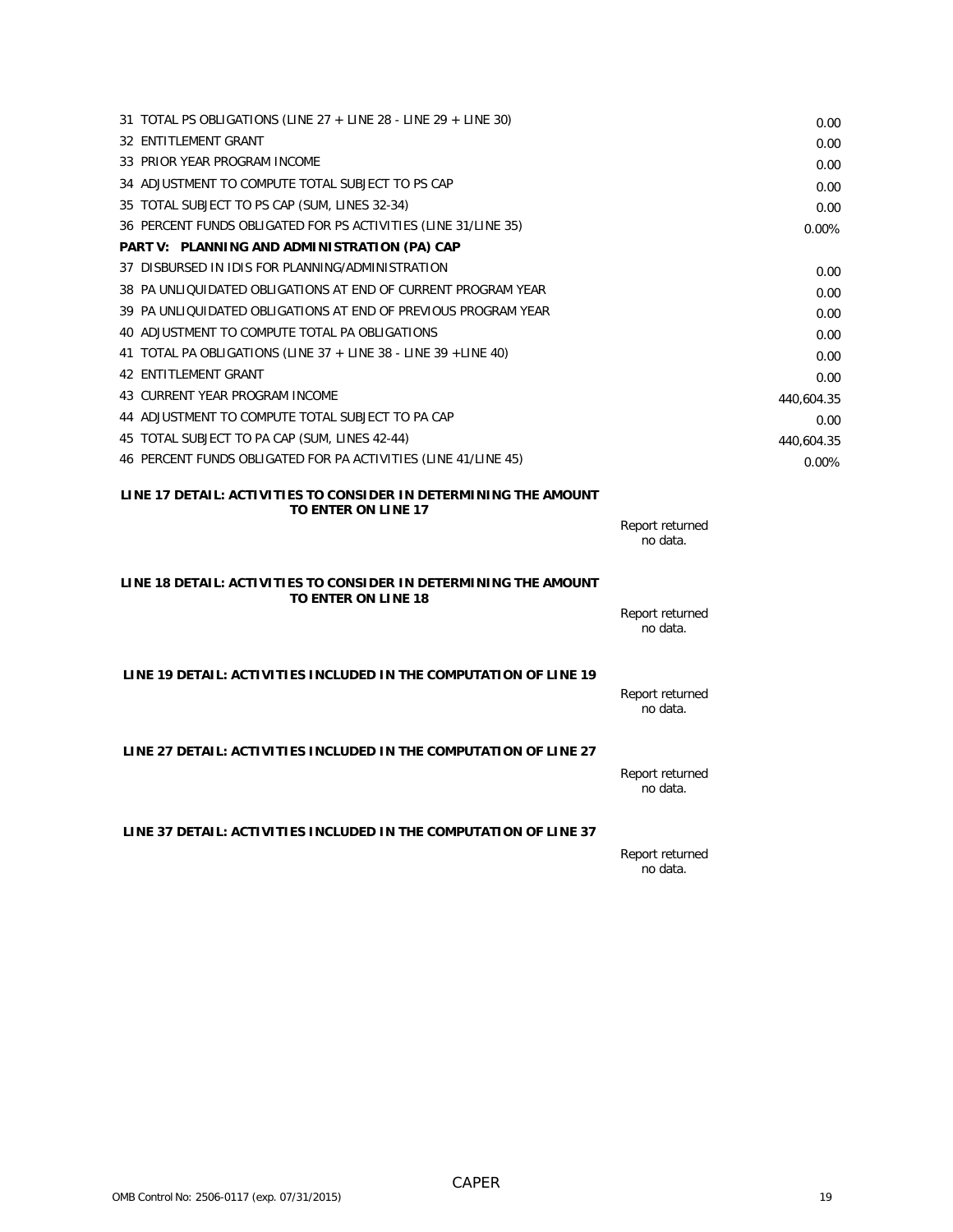### **Annual Performance Report HOME Program**

#### **U.S. Department of Housing** and Urban Development Office of Community Planning and Development

OMB Approval No. 2506-0171 (exp. 8/31/2009)

Public reporting burden for this collection of information is estimated to average 2.5 hours per response, including the time for reviewing instructions, searching existing data sources, gathering and maintaining the data needed, and completing and reviewing the collection of information. This agency may not conduct or sponsor, and a person is not required to respond to, a collection of information unless that collection displays a valid OMB control number.

The HOME statute imposes a significant number of data collection and reporting requirements. This includes information on assisted properties, on the<br>owners or tenants of the properties, and on other programmatic areas. Th participant meets the HOME statutory income targeting and affordability requirements; and 4) to permit HUD to determine compliance with other statutory and regulatory program requirements. This data collection is authorized under Title II of the Cranston-Gonzalez National Affordable Housing Act or related authorities. Access to Federal grant funds is contingent on the reporting of certain project-specific data elements. Records of information collected will be maintained by the recipients of the assistance. Information on activities and expenditures of grant funds is public information and is generally available for disclosure. Recipients are responsible for ensuring confidentiality when public disclosure is not required.

This form is intended to collect numeric data to be aggregated nationally as a complement to data collected through the Cash and Management Information (C/MI) System. Participants should enter the reporting period in the first block. The reporting period is October 1 to September 30. Instructions are included for each section if further explanation is needed.

| Submit this form on or before December 31.                         | This report is for period (mm/dd/yyyy) | Date Submitted (mm/dd/ywy) |           |
|--------------------------------------------------------------------|----------------------------------------|----------------------------|-----------|
| Send one copy to the appropriate HUD Field Office and one copy to: | Starting                               | Ending                     |           |
| HOME Program, Rm 7176, 451 7th Street, S.W., Washington D.C. 20410 | 07/01/2015                             | 06/30/2016                 | 9/27/2016 |

| <b>Part I Participant Identification</b> |                         |          |                                     |          |             |  |
|------------------------------------------|-------------------------|----------|-------------------------------------|----------|-------------|--|
| 1. Participant Number                    | 2. Participant Name     |          |                                     |          |             |  |
| MC-06-0209                               | <b>City of Richmond</b> |          |                                     |          |             |  |
| 3. Name of Person completing this report |                         |          | 4. Phone Number (Include Area Code) |          |             |  |
| 510-412-2077<br>Yolanda Skelton          |                         |          |                                     |          |             |  |
| 5. Address                               |                         | 6. City  |                                     | 7. State | 8. Zip Code |  |
| 450 Civic Center Plaza                   |                         | Richmond |                                     | CA       | 94804-1630  |  |

#### Part II Program Income

Enter the following program income amounts for the reporting period: in block 1, enter the balance on hand at the beginning; in block 2, enter the amount generated; in block 3, enter the amount expended; and in block 4, enter the amount for Tenant-Based rental Assistance.

| Balance on hand at Beginning 2. Amount received during<br>of Reporting Period | <b>Reporting Period</b> | Total amount expended<br>during Reporting Period | Based Rental Assistance | Amount expended for Tenant-   5. Balance on hand at end of<br>Reporting Period $(1 + 2 - 3) = 5$ |
|-------------------------------------------------------------------------------|-------------------------|--------------------------------------------------|-------------------------|--------------------------------------------------------------------------------------------------|
| 495.289.02                                                                    | \$3,405.00              | \$0                                              | \$0                     | \$498,694.02                                                                                     |

#### Part III Minority Business Enterprises (MBE) and Women Business Enterprises (WBE)

In the table below, indicate the number and dollar value of contracts for HOME projects completed during the reporting period.

|                         |                | Minority Business Enterprises (MBE)     |                                 |                          |                |                          |  |
|-------------------------|----------------|-----------------------------------------|---------------------------------|--------------------------|----------------|--------------------------|--|
|                         | a. Total       | b. Alaskan Native or<br>American Indian | c. Aslan or<br>Pacific Islander | d. Black<br>Non-Hispanic | e. Hispanic    | f. White<br>Non-Hispanic |  |
| A. Contracts            |                |                                         |                                 |                          |                |                          |  |
| 1. Number               | 0              | 0                                       | 0                               | $\mathbf 0$              | o              | 0                        |  |
| 2. Dollar Amount        | S <sub>0</sub> | \$0                                     | \$0                             | \$0                      | S <sub>0</sub> | \$0                      |  |
| <b>B.</b> Sub-Contracts |                |                                         |                                 |                          |                |                          |  |
| 1. Number               | 0              | o                                       | O                               | $\circ$                  | o              | o                        |  |
| 2. Dollar Amount        | S <sub>0</sub> | \$0                                     | \$0                             | \$0                      | S <sub>0</sub> | \$0                      |  |
|                         | a. Total       | b. Women Business<br>Enterprises (WBE)  | c. Male                         |                          |                |                          |  |
| C. Contracts            |                |                                         |                                 |                          |                |                          |  |
| 1. Number               | 0              | o                                       | O                               |                          |                |                          |  |
| 2. Dollar Amount        | S <sub>0</sub> | \$0                                     | \$0                             |                          |                |                          |  |
| D. Sub-Contracts        |                |                                         |                                 |                          |                |                          |  |
| 1. Number               | 0              | o                                       | $\circ$                         |                          |                |                          |  |
| 2. Dollar Amounts       | S <sub>0</sub> | \$0                                     | \$0                             |                          |                |                          |  |

page 1 of 2

form HUD-40107 (11/92)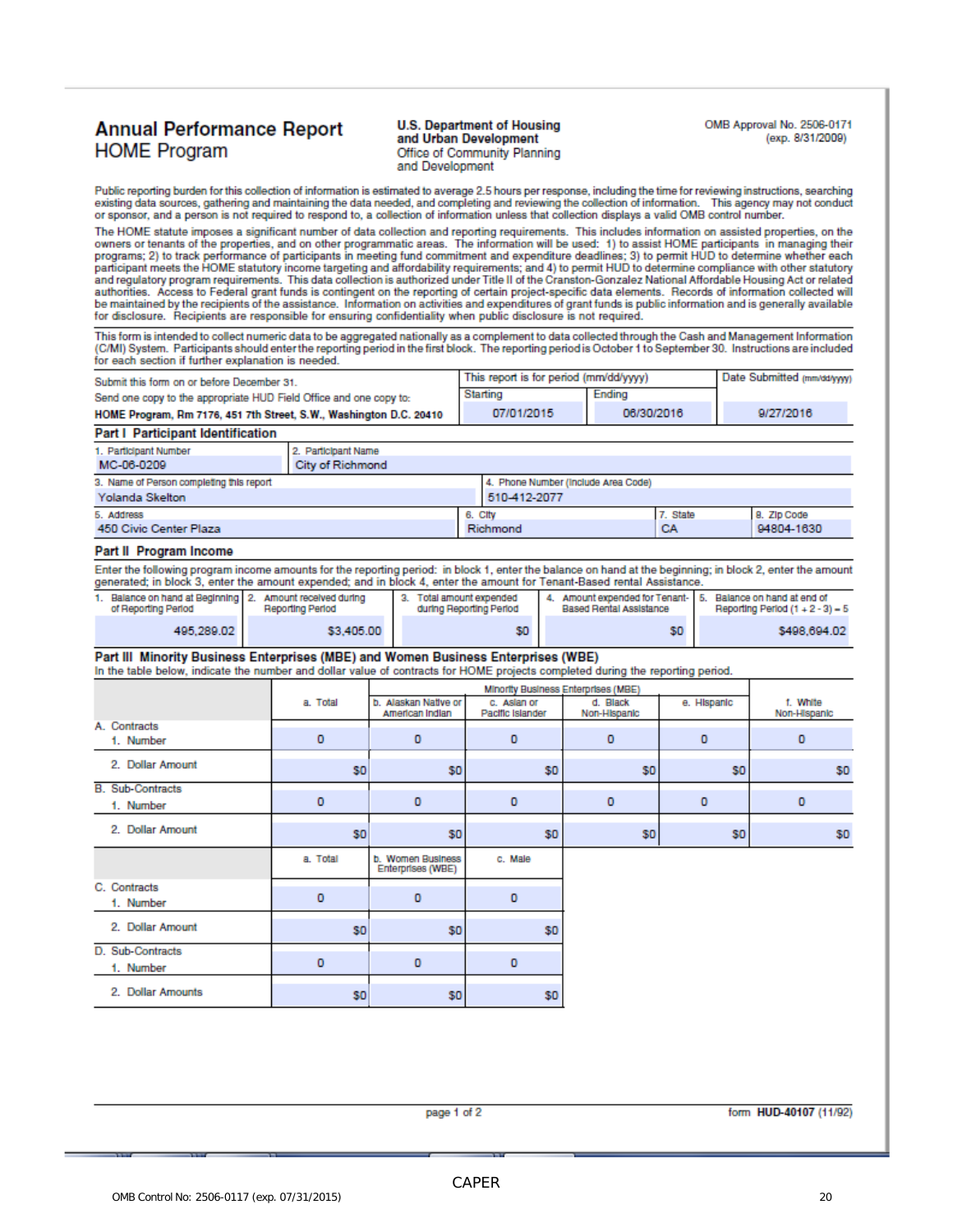#### Part IV Minority Owners of Rental Property

In the table below, indicate the number of HOME assisted rental property owners and the total dollar amount of HOME funds in these rental properties assisted during the reporting period.

|                  |          | <b>Minority Property Owners</b>         |                                 |                          |             |                          |
|------------------|----------|-----------------------------------------|---------------------------------|--------------------------|-------------|--------------------------|
|                  | a. Total | b. Alaskan Native or<br>American Indian | c. Aslan or<br>Pacific Islander | d. Black<br>Non-Hispanic | e. Hispanic | f. White<br>Non-Hispanic |
| 1. Number        |          |                                         |                                 |                          |             |                          |
| 2. Dollar Amount | \$0      | \$0 <sub>1</sub>                        | \$0                             | \$0                      | SO.         | SO.                      |

Part V Relocation and Real Property Acquisition<br>Indicate the number of persons displaced, the cost of relocation payments, the number of parcels acquired, and the cost of acquisition. The data<br>provided should reflect only

|                                                    | a. Number | b. Cost |
|----------------------------------------------------|-----------|---------|
| 1. Parcels Acquired                                |           |         |
| 2. Businesses Displaced                            |           | so      |
| 3. Nonprofit Organizations Displaced               |           | SO      |
| 4. Households Temporarily Relocated, not Displaced |           | s٥      |

|                                  |            | Minority Business Enterprises (MBE)     |                                 |                          |             |                          |
|----------------------------------|------------|-----------------------------------------|---------------------------------|--------------------------|-------------|--------------------------|
| <b>Households Displaced</b>      | a. Total   | b. Alaskan Native or<br>American Indian | c. Aslan or<br>Pacific Islander | d. Black<br>Non-Hispanic | e. Hispanic | f. White<br>Non-Hispanic |
| 5. Households Displaced - Number |            |                                         |                                 |                          |             |                          |
| 6. Households Displaced - Cost   | <b>SOO</b> | SO.                                     | SO.                             | \$0                      | SO.         | \$O                      |

page 2 of 2